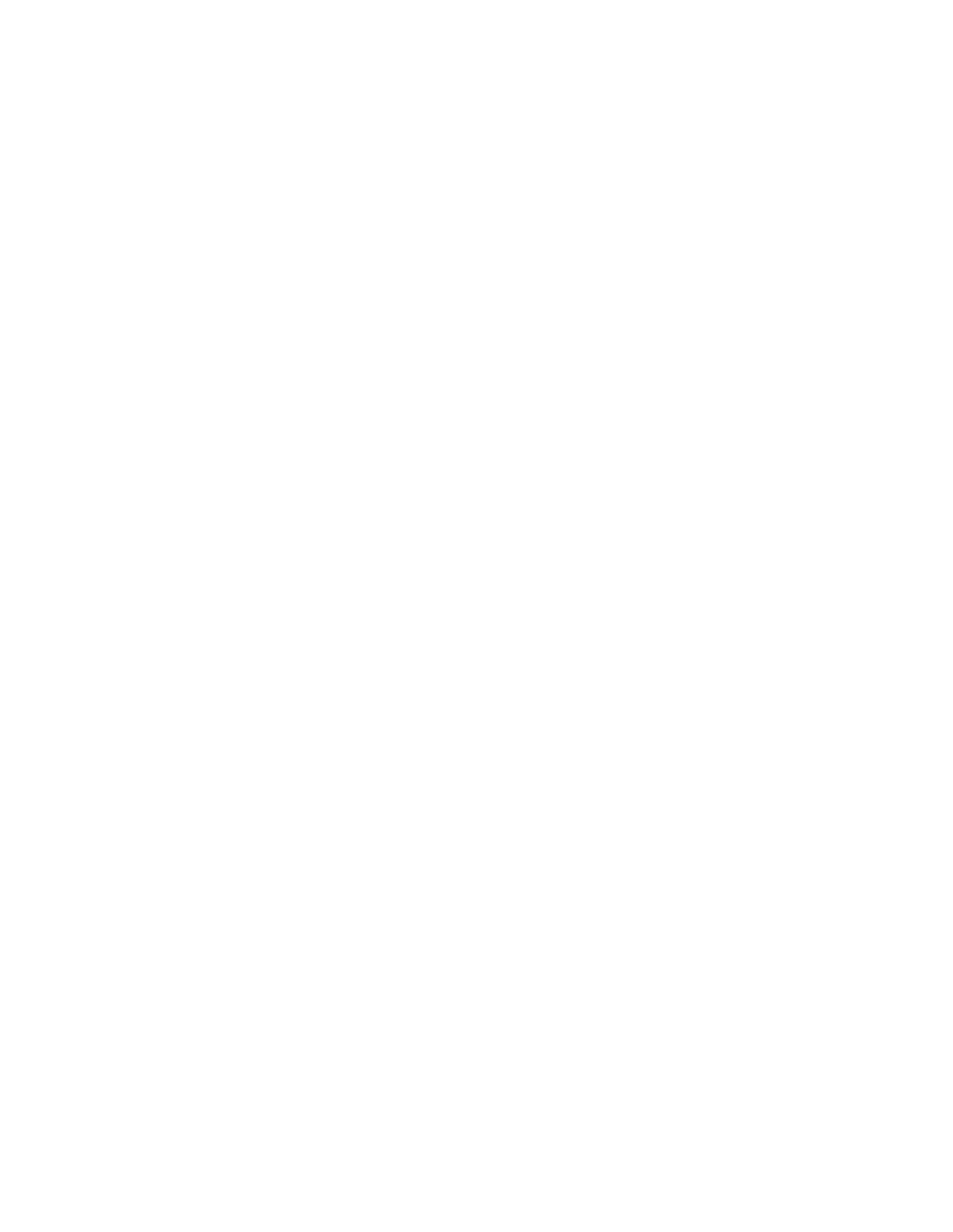

Wednesday, November 29, 2017 – 10:30am

#### **ORDER OF BUSINESS**

- I. Call to Order
- II. Roll Call
- III. Remarks by Committee Chairperson / President
- IV. Approval of the Minutes
	- September 12, 2017 Meeting (Action) ..............................................… Tab 1

#### V. Compliance and Enterprise Risk Management (Information)

| a) Power point presentation of the Office of Compliance and<br>Enterprise Risk Management's activities with examples of the |  |
|-----------------------------------------------------------------------------------------------------------------------------|--|
| b) Examples of how the University addresses each of the seven<br>elements of an effective corporate compliance program as   |  |
| c) Examples of how the University addresses the "Filip Factors" used                                                        |  |

- by the Department of Justice................................................................. Tab 4
- VI. Other Business
- VII. Adjourn Public Session
- VIII. Non-Public Executive Session Audits and Investigations (Information)
- IX. Adjourn Non-Public Executive Session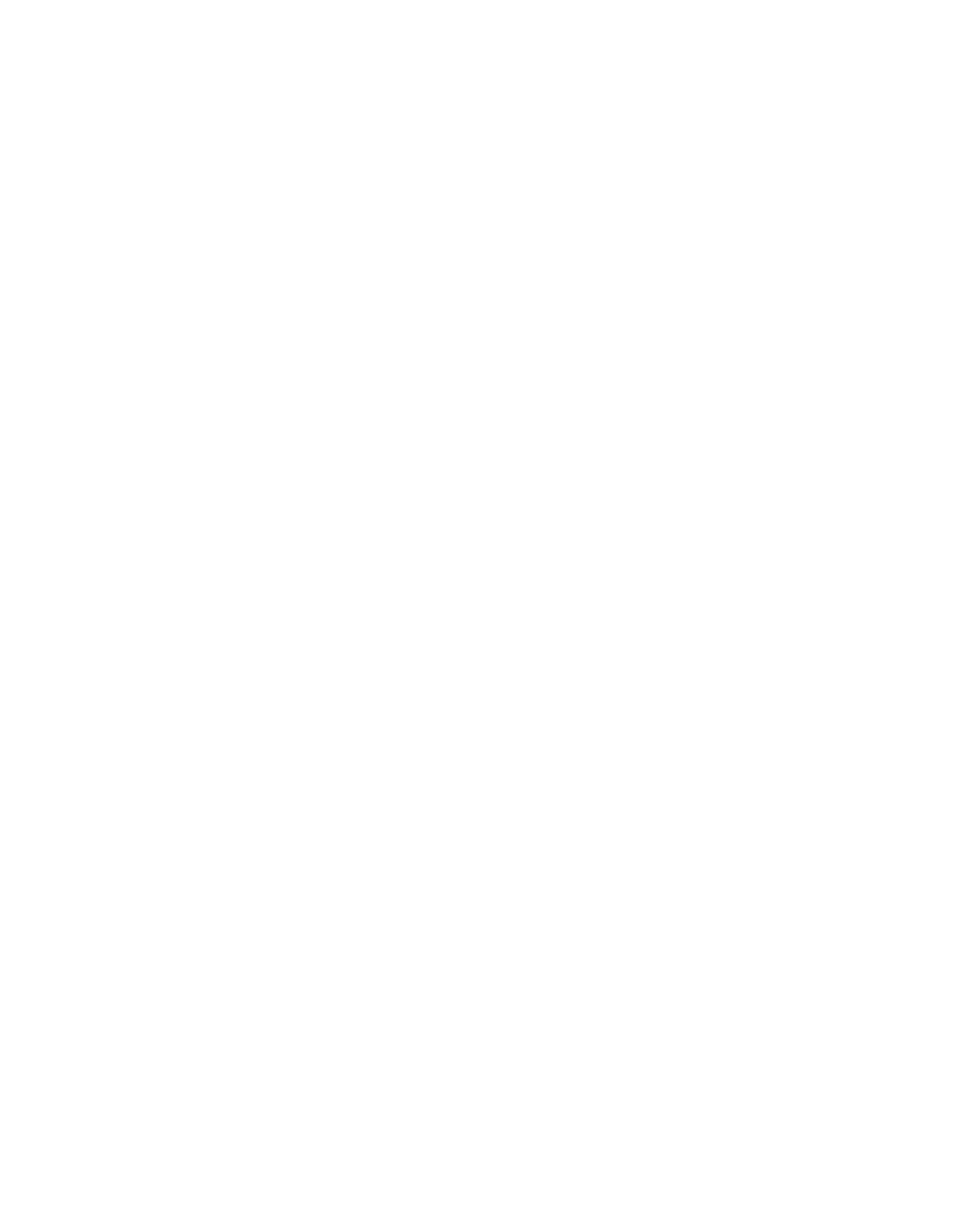

Wednesday, November 29, 2017

# Tab 1

# Approval of Minutes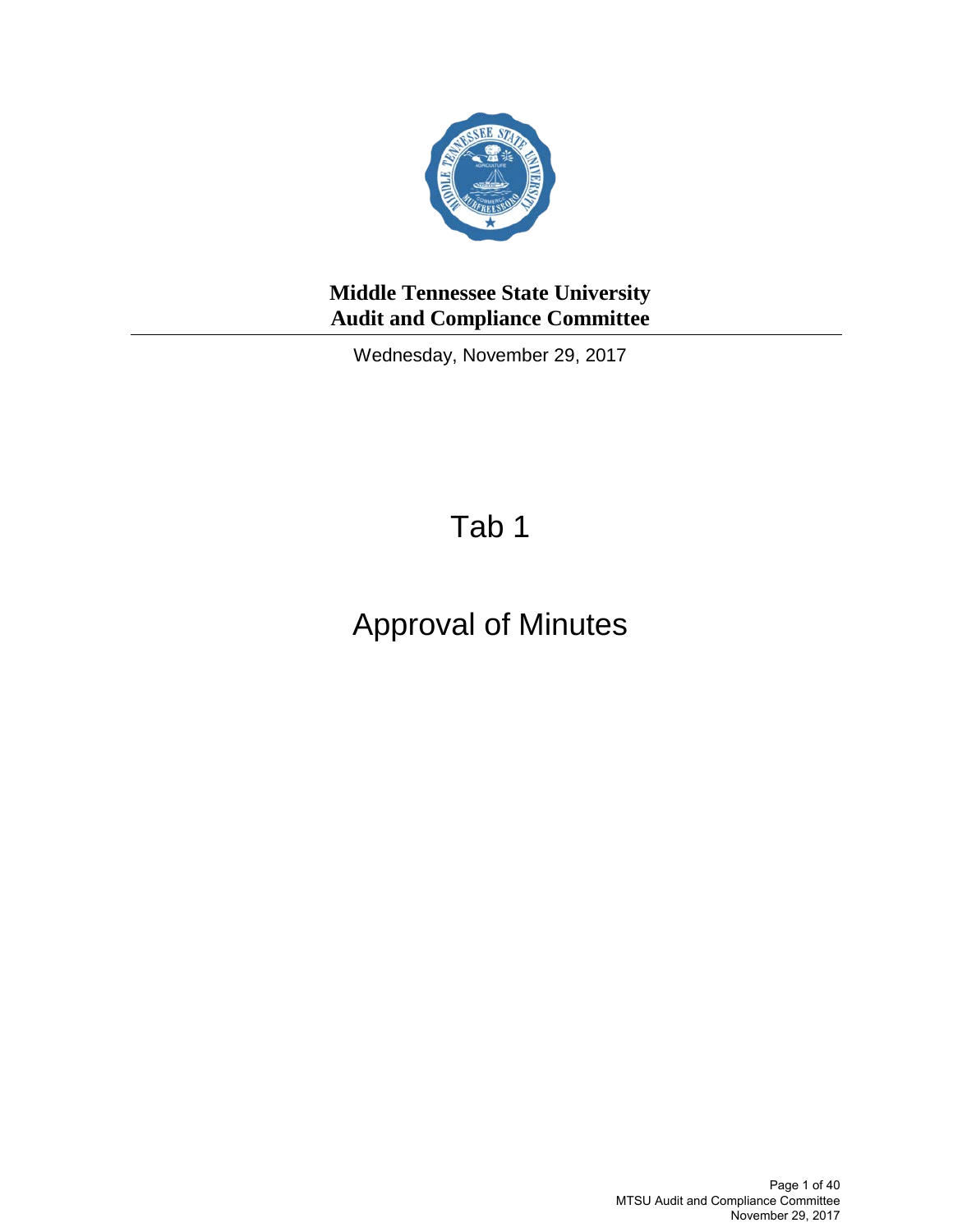Page 2 of 40 MTSU Audit and Compliance Committee November 29, 2017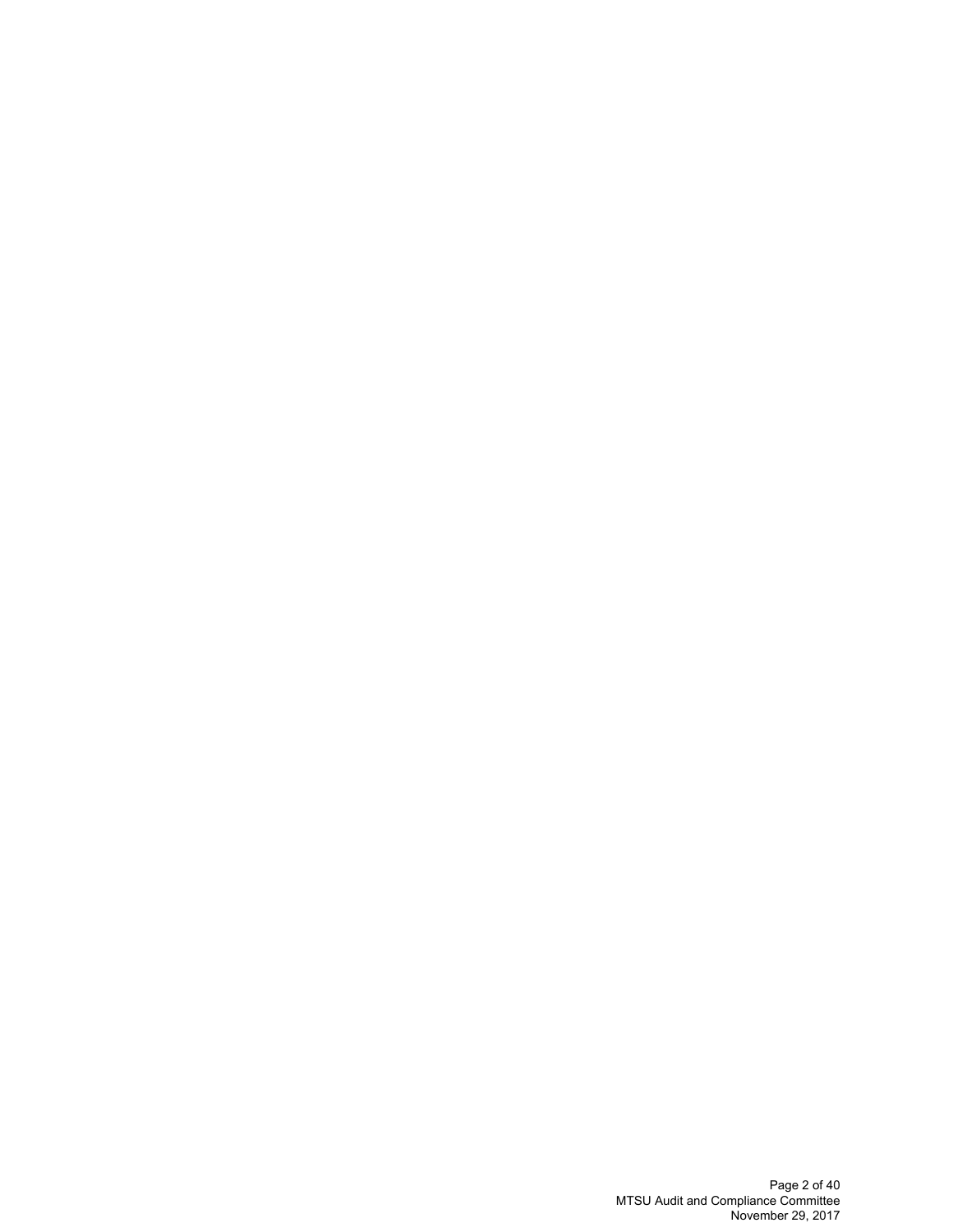

#### **Middle Tennessee State University Board of Trustees**

| <b>MEETING:</b>              | <b>Audit and Compliance Committee</b>                                   |
|------------------------------|-------------------------------------------------------------------------|
| <b>SUBJECT:</b>              | Minutes of September 12, 2017 Audit<br>and Compliance Committee Meeting |
| DATE:                        | November 29, 2017                                                       |
| <b>PRESENTER:</b>            | <b>Brenda Burkhart</b>                                                  |
| ACTION:                      | Voice Vote                                                              |
| <b>STAFF RECOMMENDATION:</b> | Approval                                                                |

#### **BACKGROUND INFORMATION:**

The Audit and Compliance Committee met on September 12, 2017.

Attached for your review and approval are the minutes from the meeting.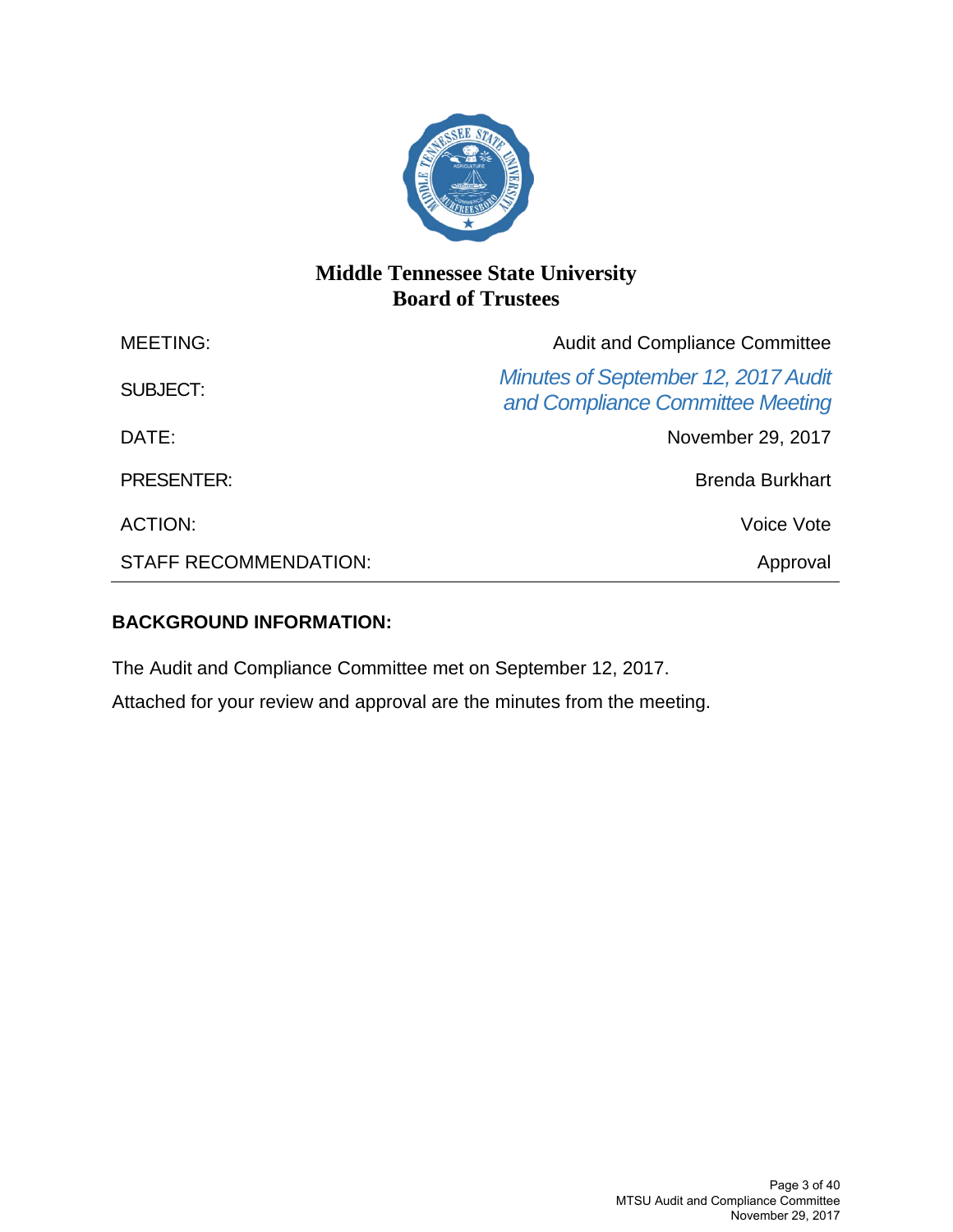Page 4 of 40 MTSU Audit and Compliance Committee November 29, 2017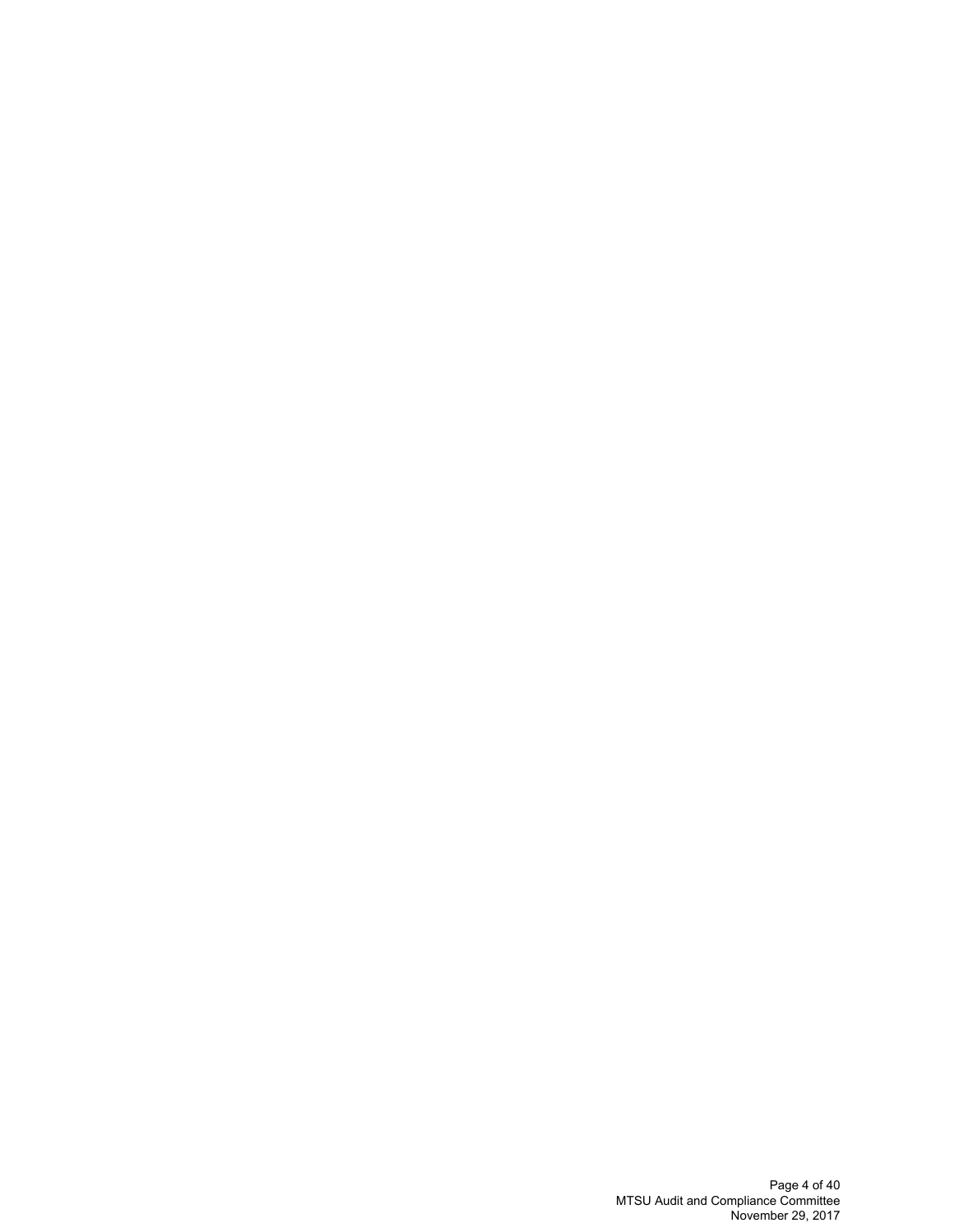#### **Report From The Audit And Compliance Committee**

The Audit and Compliance Committee met on Tuesday, September 12, 2017 at Middle Tennessee State University. Trustee Christine Karbowiak, Audit and Compliance Committee Chair, called the meeting to order at 10:15 a.m. (CDT). A quorum was present with the following Committee members in attendance: Chairwoman Christine Karbowiak, Andy Adams, Tony Johnston, and Board Chairman Steve Smith. Trustees J.B. Baker, Pete Delay, Darrell Freeman Sr., Pam Wright, and Lindsey Weaver were also present. Also present were President Sidney A. McPhee; Brenda Burkhart, Chief Audit Executive; Gené Stephens, Assistant Vice President for Compliance and Enterprise Risk Management; Alan Thomas, Vice President for Business and Finance; Deb Sells, Vice President for Student Affairs; Andrew Oppmann, Vice President for Marketing and Communications; Mark Byrnes, University Provost; Joe Bales, Vice President for University Advancement; Bruce Petryshak, Vice President Information Technology; Heidi Zimmerman, University Counsel and Board Secretary; Kim Edgar, Chief of Staff.

The first item on the agenda for action concerned revisions to the Audit Charter for the Audit and Compliance Committee. The Comptroller directed revisions of Section V and Section VI of the charter approved by the Board of Trustees on April 10, 2017, to reflect the specific terminology reflected in the "Comptroller's Guidelines for Audit Committee Charters". The Audit Charter was also revised to reflect the change in title of the Director of Audit and Consulting Services to Chief Audit Executive. Chairwoman Karbowiak noted these were administrative rather than substantive changes. Trustee Adams made the motion to approve the revised charter. The Motion was seconded by Trustee Smith. A voice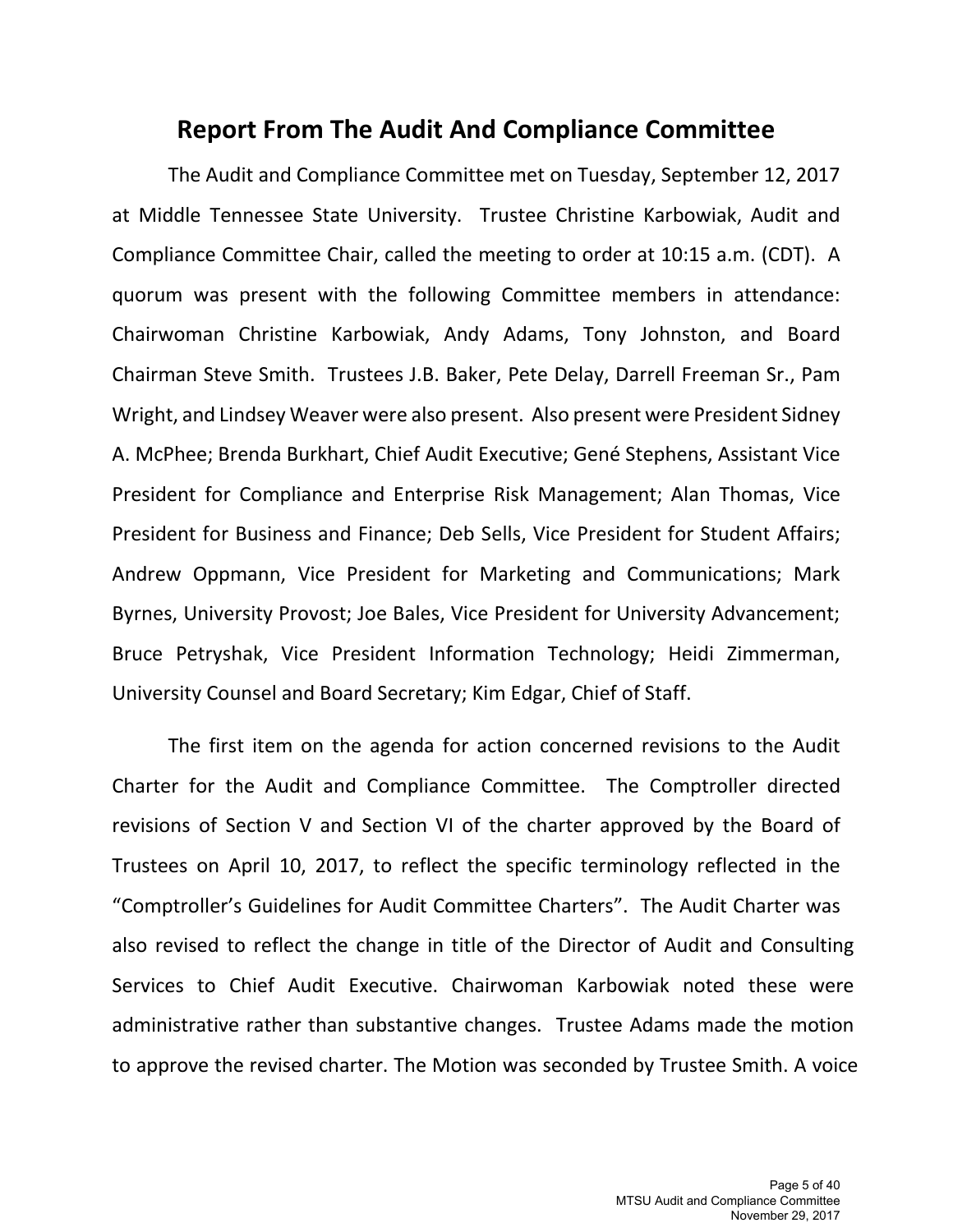vote was taken and the Motion to approve the revised Charter carried.

The next two items on the agenda were informational items presented by Ms. Burkhart. The results of state audit reports for the past 15 years were presented along with the Audit and Consulting Services Annual Report for Fiscal Year 2017. Chairwoman Karbowiak requested the annual report include an executive summary in the future to indicate emerging issues, trends, and areas of particular interest that should be brought before the Audit Committee.

The next items on the agenda were informational regarding the Office of Compliance and Enterprise Risk Management presented by Ms. Stephens. The items presented provided the following background information regarding annual risk assessment reporting and compliance activities: United States Sentencing Guidelines seven elements of an effective corporate compliance program; Department of Justice "Filip Factors"; Green Book to COSO ERM Mapping; Office of Compliance and ERM Overview and Activities; the Financial Integrity Act; and State Risk Assessment Reporting. After discussion of the items, the following information was requested by the committee: (1) provide examples of how the University addresses each of the seven elements of an effective corporate compliance program (from the U.S. Sentencing Guidelines); (2) provide examples of how the University addresses the "Filip Factors" used by the Department of Justice; and (3) provide a power point presentation of the Office of Compliance and Enterprise Risk Management's activities with examples of the resources provided by the Office.

The Committee entered non-public executive session at 10:34 a.m. (CDT) to discuss risk assessment reports, audits and investigations. The Committee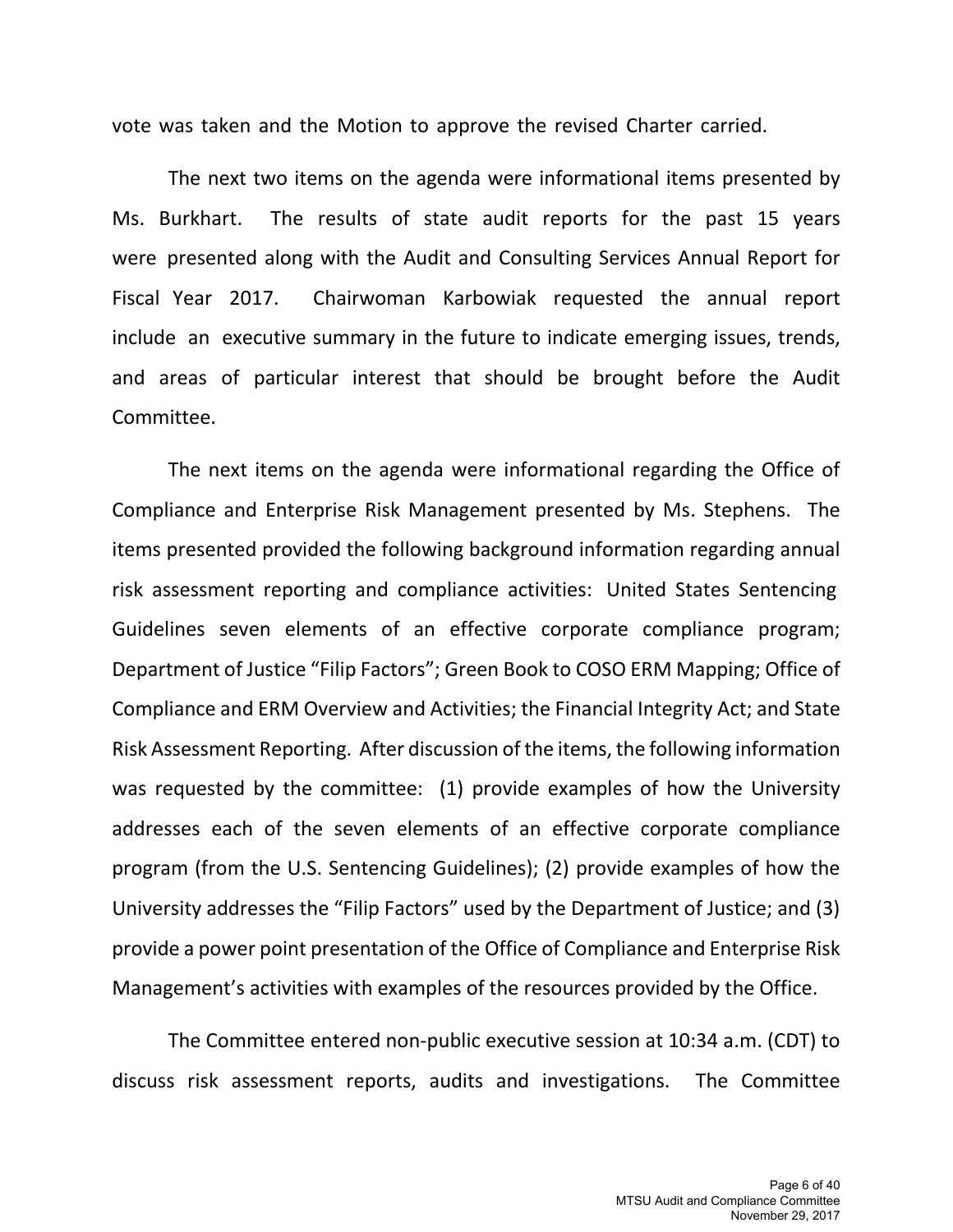reconvened the public session at 11:23 a.m. (CDT) for the final agenda item of approval of the Risk Assessment Reports. Trustee Johnston made the motion to approve the Risk Assessment Reports. The Motion was seconded by Trustee Adams. A voice vote was taken and the Motion to approve the Risk Assessment Reports carried.

The meeting adjourned at 11:25 a.m. (CDT).

Respectfully submitted,

Audit and Compliance Committee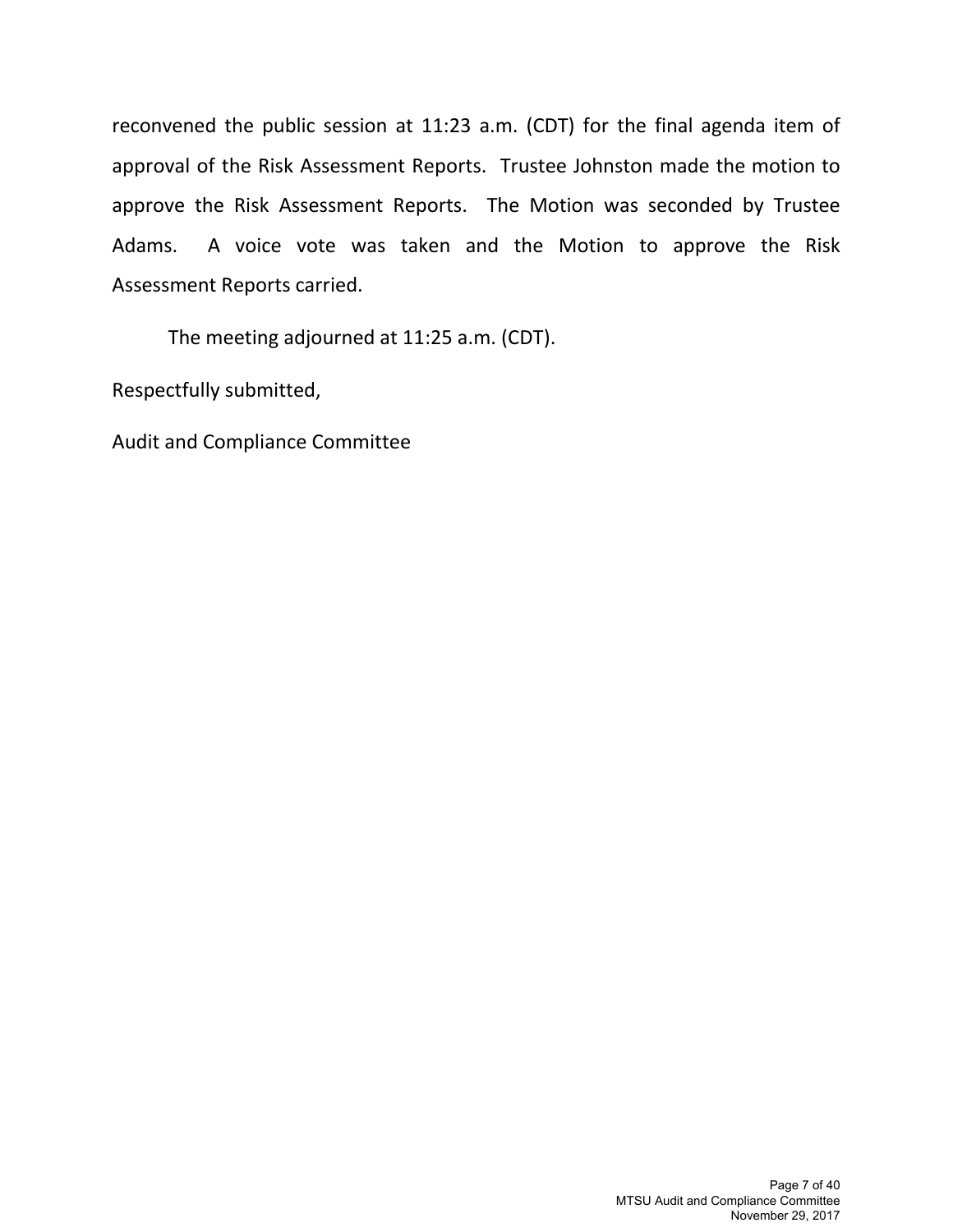Page 8 of 40 MTSU Audit and Compliance Committee November 29, 2017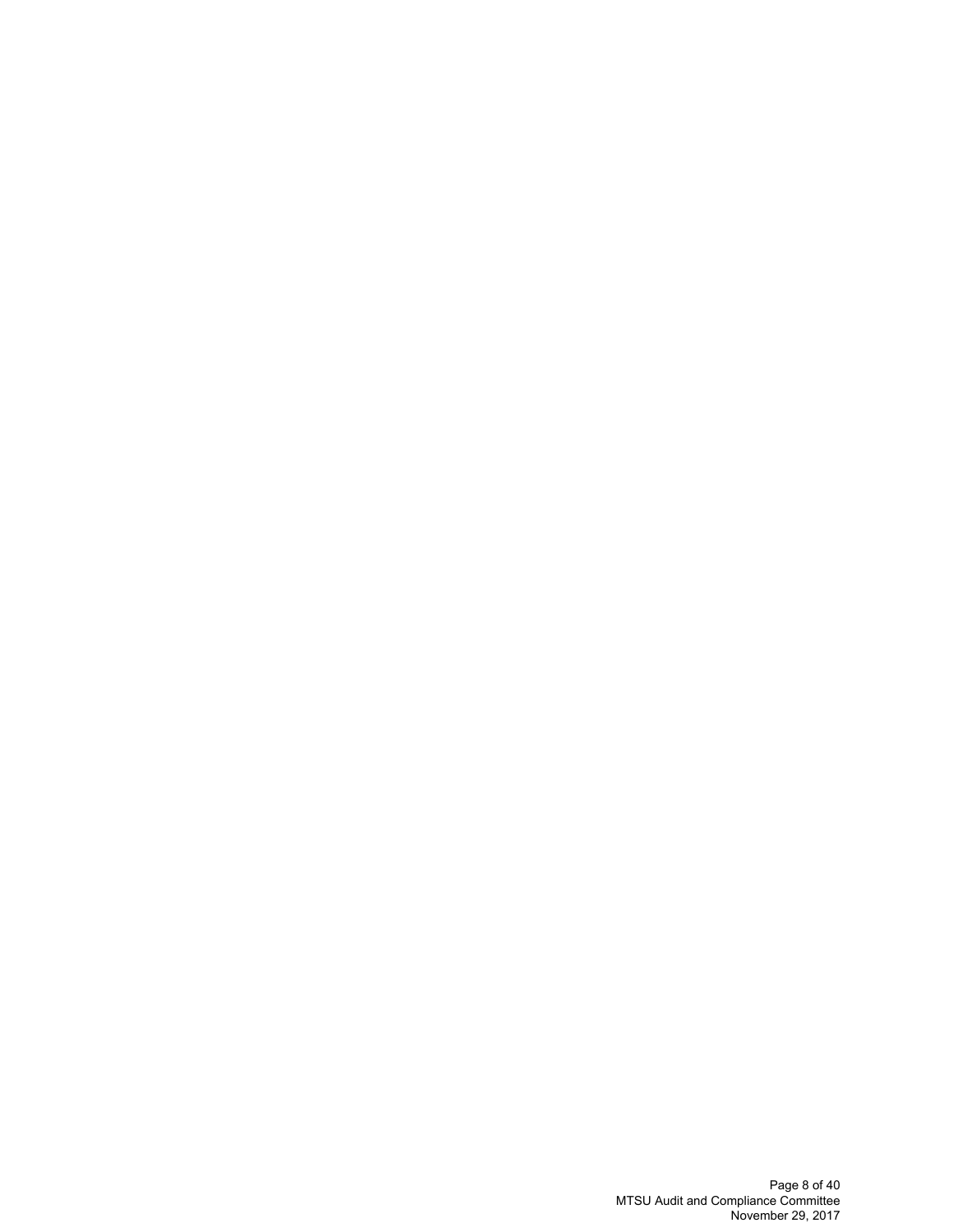

Wednesday, November 29, 2017

# Tab 2

Office of Compliance and Enterprise Risk Management

PowerPoint Presentation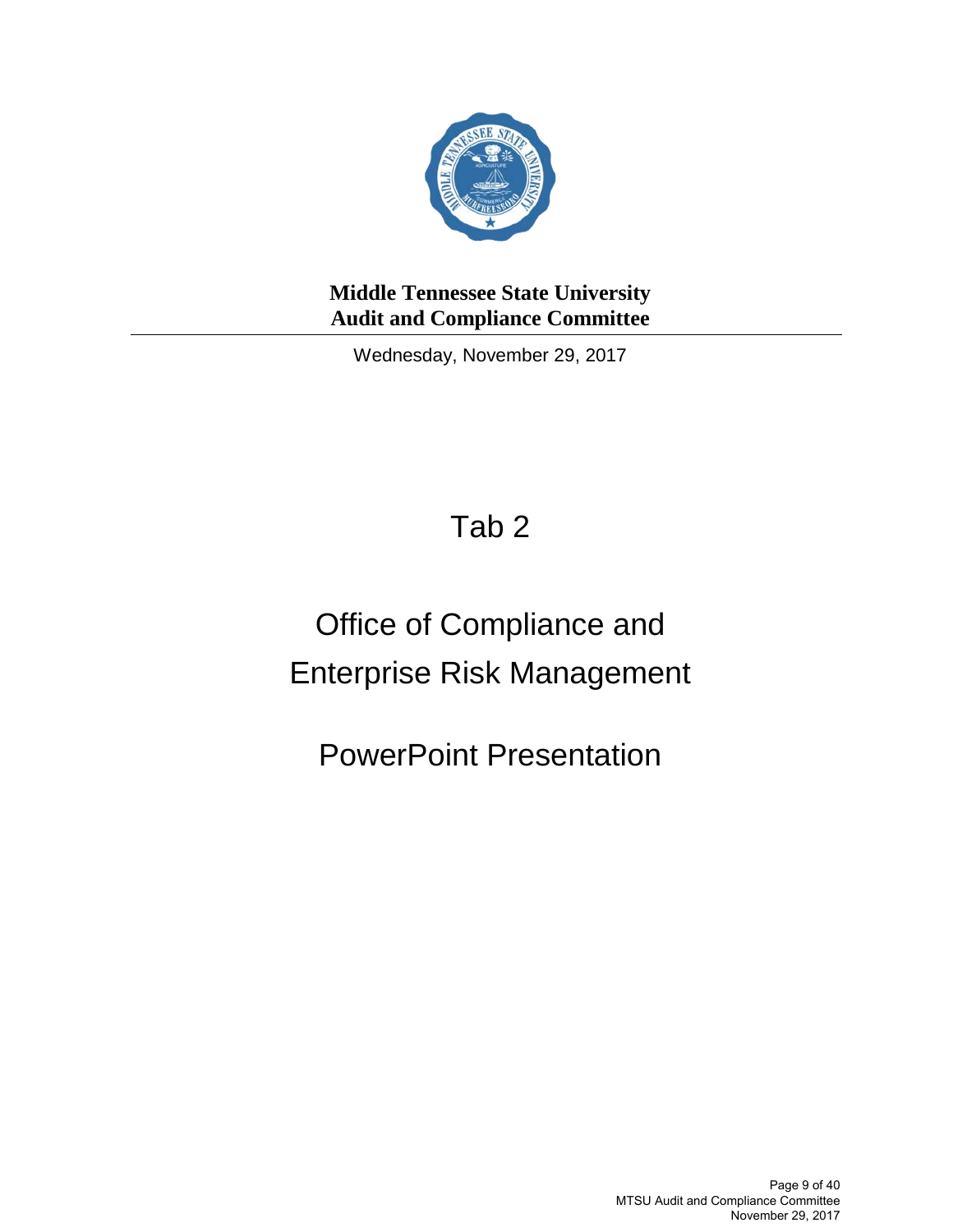Page 10 of 40 MTSU Audit and Compliance Committee November 29, 2017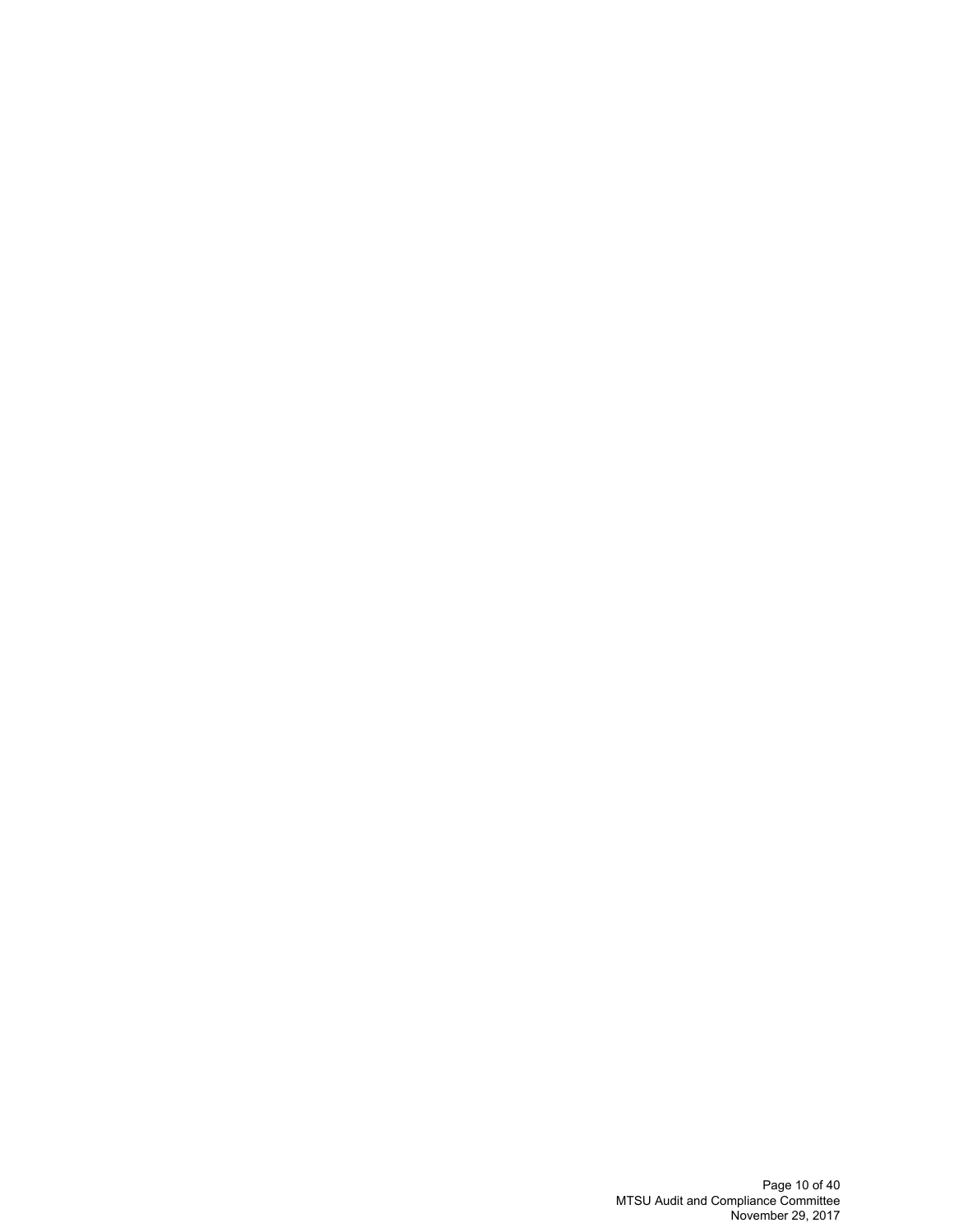

#### **Middle Tennessee State University Board of Trustees**

MEETING: MEETING:

| SUBJECT: |  |  |
|----------|--|--|
|          |  |  |
|          |  |  |

**Office of Compliance and** *Enterprise Risk Management Presentation*  DATE: November 29, 2017

PRESENTER: Gené Stephens

#### **BACKGROUND INFORMATION:**

The Office of Compliance and Enterprise Risk Management's PowerPoint presentation ("presentation") provides an overview of the projects and initiatives developed by the Office in support of the University's mission and strategic goals. The presentation additionally provides a demonstration of tools developed in support of MTSU's institutional system of internal controls.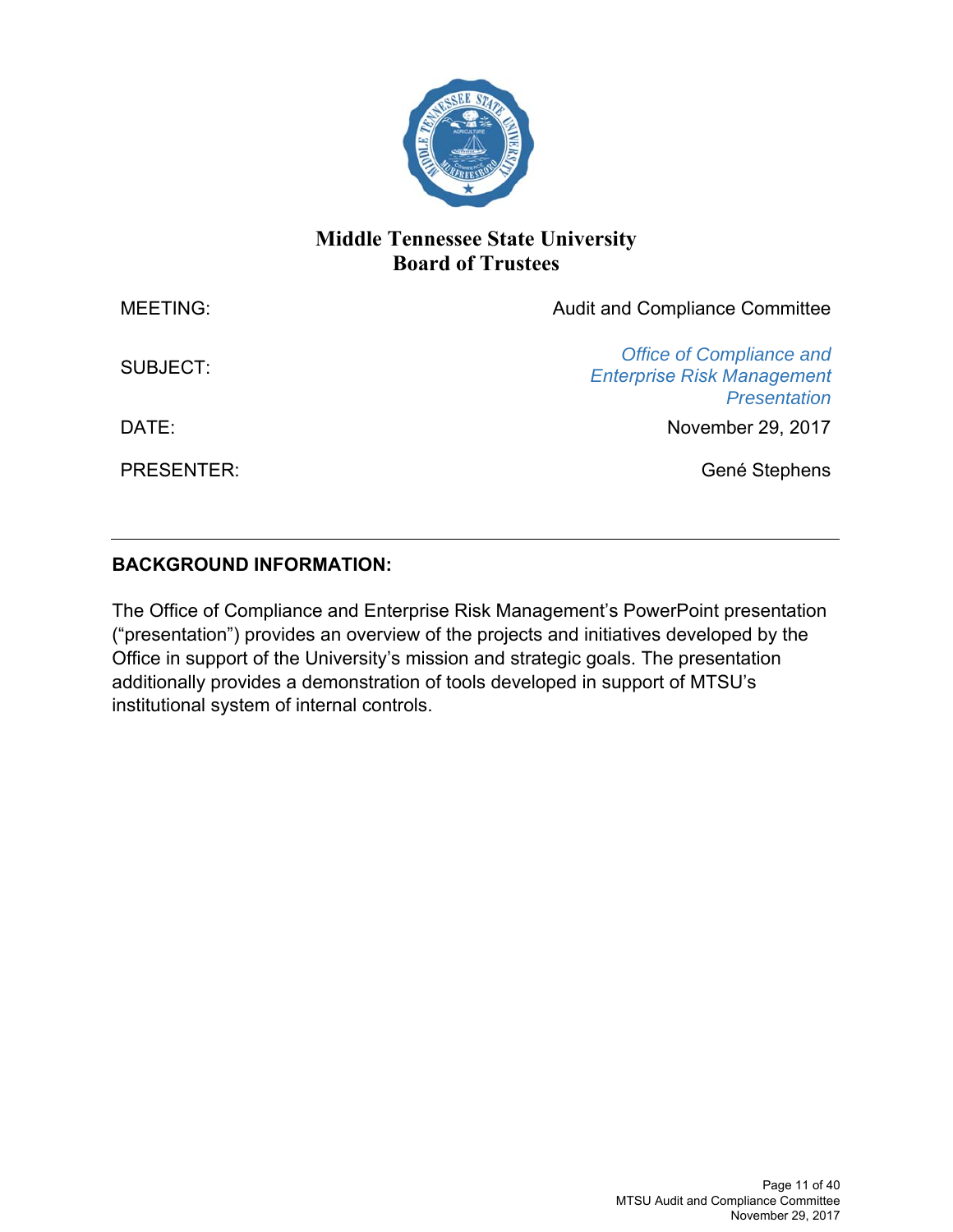Page 12 of 40 MTSU Audit and Compliance Committee November 29, 2017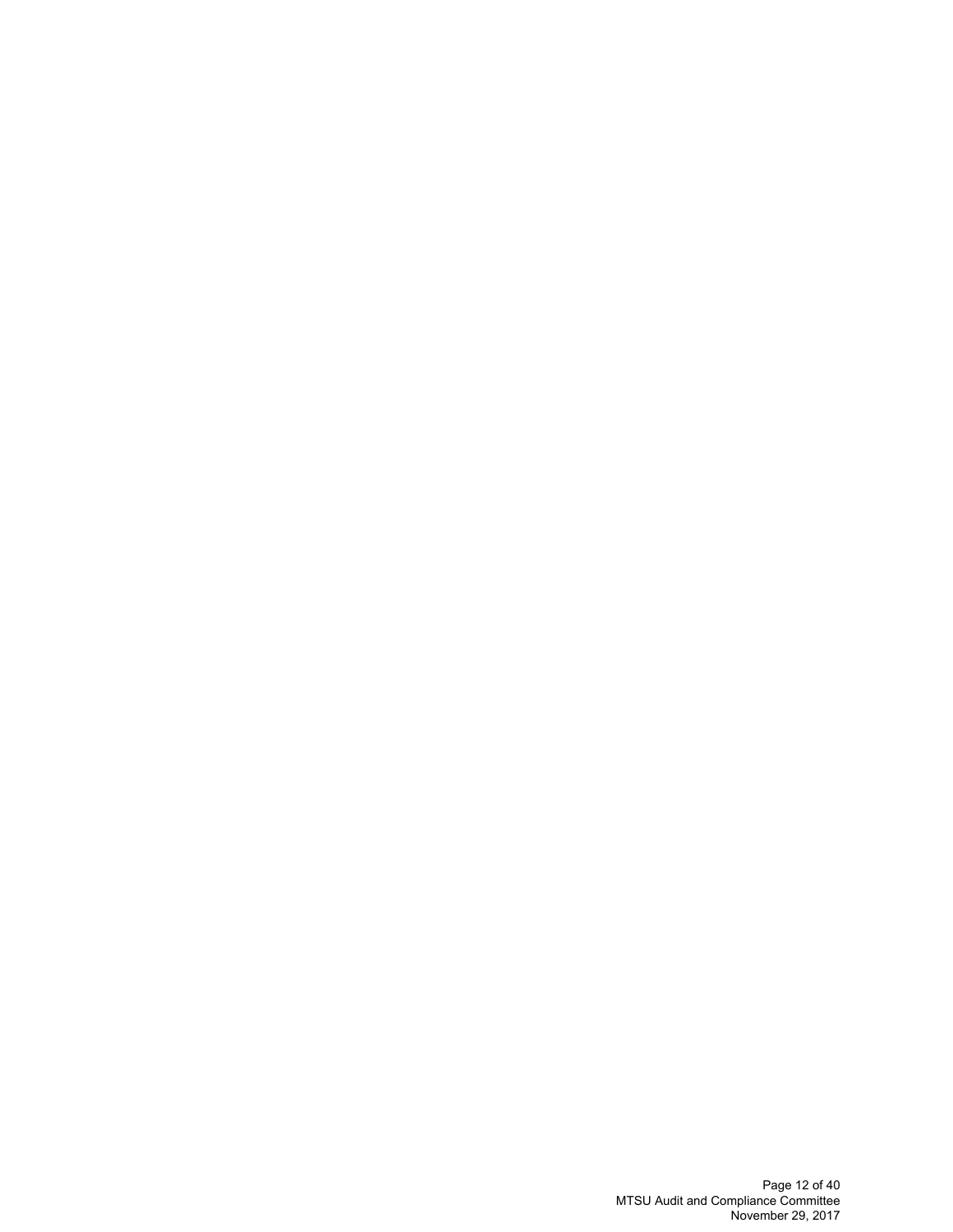# OFFICE OF COMPLIANCE AND ENTERPRISE RISK MANAGEMENT: SUPPORTING THE MTSU MISSION

Gené Stephens, J.D., LL.M. Assistant Vice-President Compliance and Enterprise Risk Management November 29, 2017



Page 13 of 40 **MTSU Audit and Compliance Core** November 29, 2017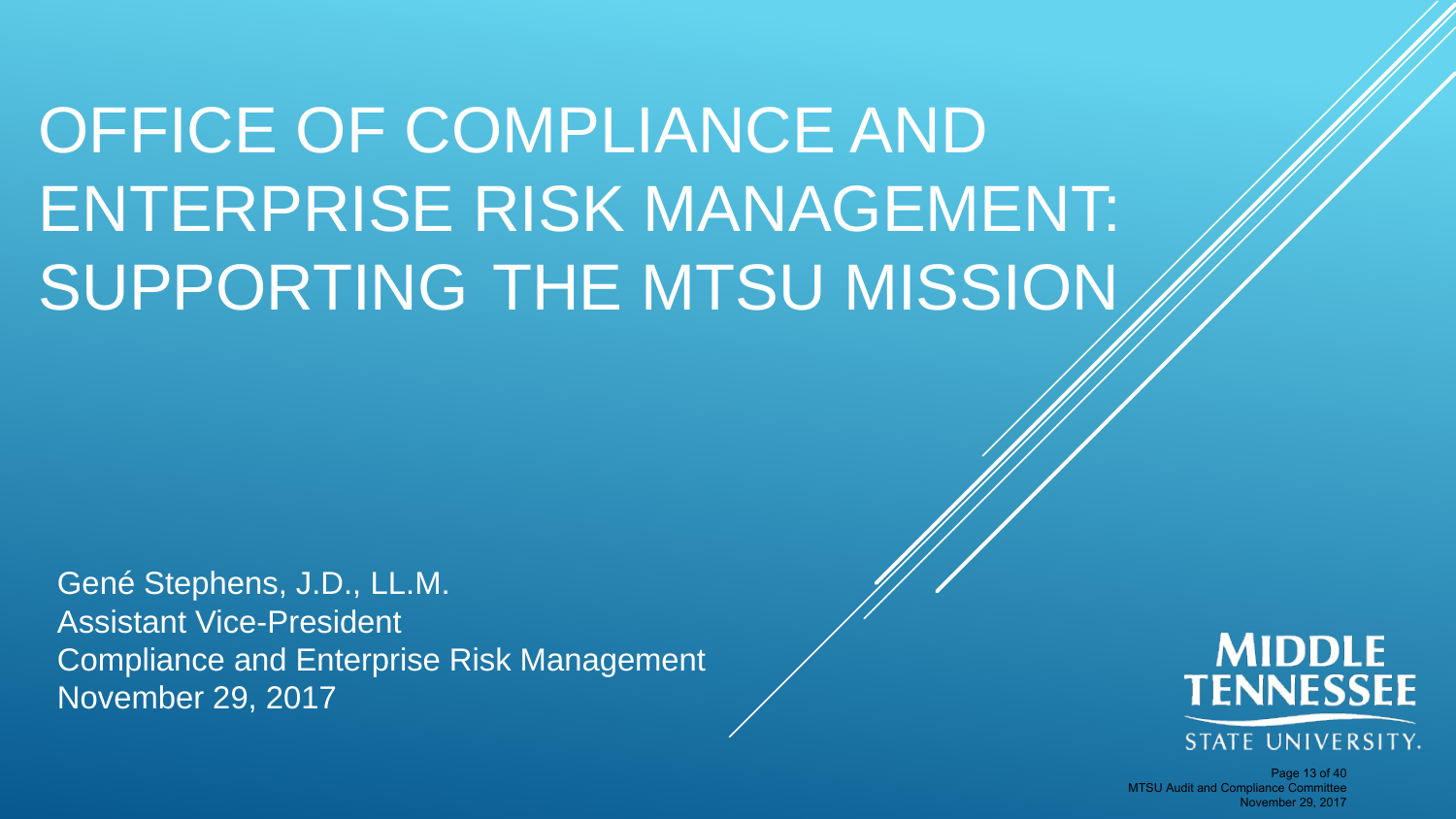### **OFFICE OF COMPLIANCE AND ENTERPRISE RISK MANAGEMENT**

#### **Summary of Support Services: 11 Month Review**

- **I. Support Service Highlights**
	- A. Conflict of Interest Committee
	- B. Cybersecurity Compliance
	- C. Records Retention Policy, Procedures, and Training
	- D. Healthcare and HIPAA Compliance
- **II. Enterprise Risk Management (ERM) and Records Retention Tools**
- **III. Enterprise Compliance and Risk Management Committee (Institutional Compliance Committee)**

#### **IV. Risk Management Reporting**

- A. State Finance and Administration Reporting
- B. Enterprise Risk Assessment Reports
- C. Risk Assessment Consultative Report (for Executive Management)

#### **V. Other Projects**

- A. European Union General Data Protection Regulation Preparedness
- B. Revised process for the Drug-Free Schools Act Biennial Reporting
- C. Educational Sessions for Summer Camps (MTSU-sponsored and independent camps)

# **MIDDLE TENNESSEE**

#### STATE UNIVERSITY. Page 14 of 40

**MTSU Audit and Compliance C** November 29, 2017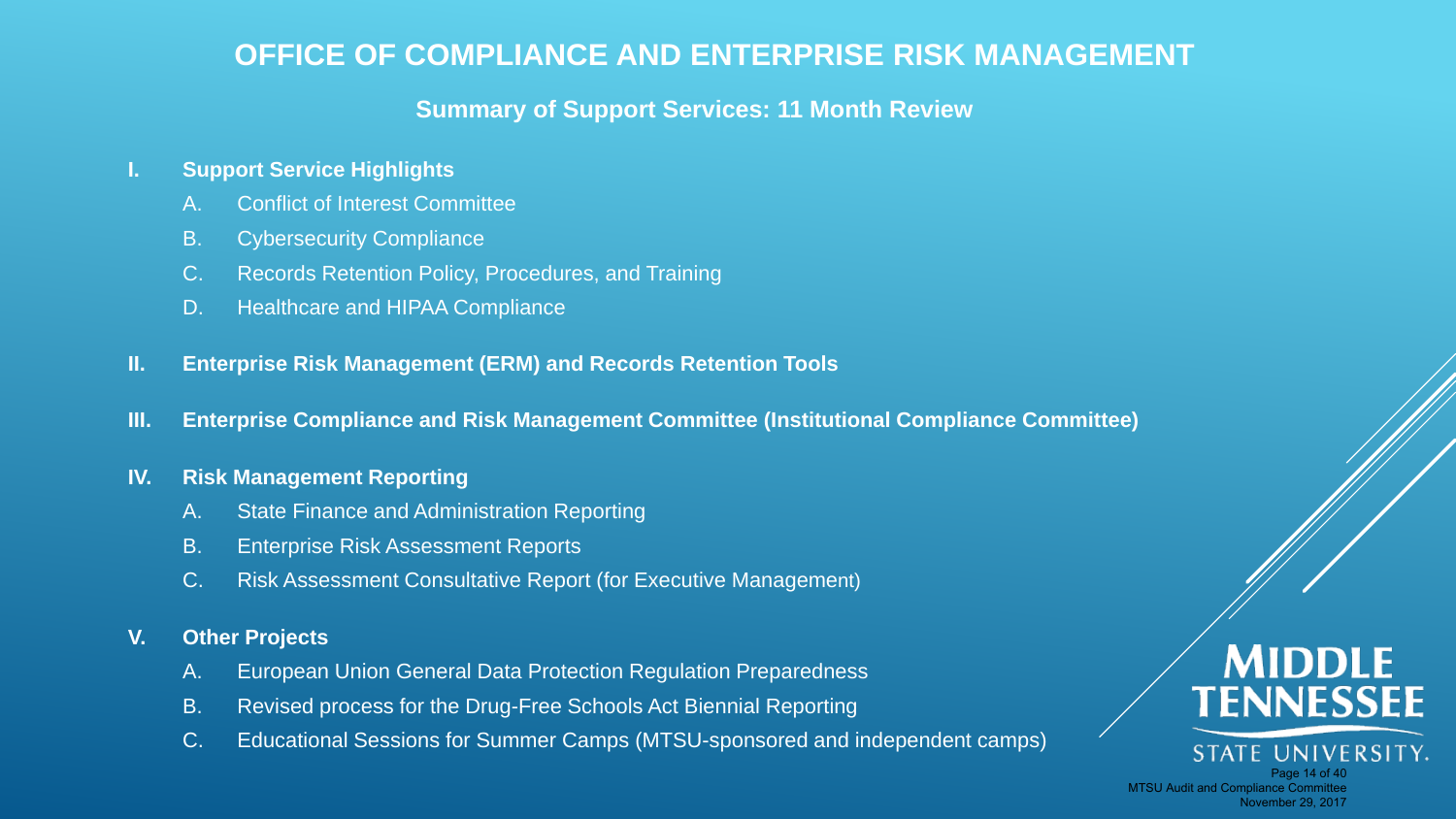#### **I. Support Service Highlights**

- **A. Conflict of Interest (COI) Committee.** The COI Committee reviews financial, employment, and academic conflict of interests. In 2017, to date, six (6) cases have been reviewed by the Committee. The decisions of the Committee are disseminated by the Office of Compliance and ERM.
- **B. Cybersecurity Compliance.** In collaboration with the Information Technology Division (ITD), the Office of Compliance and ERM plans are underway to comply with additional regulatory cybersecurity requirements. The most recent regulation includes the requirements of the European Union's General Data Protection Regulation of 2016.
- **C. Records Management and Retention.** A revised policy, as well as records retention procedures and staff training were developed. A Records Retention Database to capture electronic and physical records also was newly created and is currently in use by the University's Records Coordinators from various departments and divisions. The records retention process was revised to comply with the State's Records Management Division regulations and processes for higher education institutions (T.C.A. § 10-7-303).
- **D. Healthcare and HIPAA Compliance.** A policy and privacy practices regarding the Health Insurance Portability and Accountability Act (HIPAA), Pub. L. 104-191, were developed to ensure institutional compliance with HIPAA. The policy is applicable to Campus Pharmacy, as well as other departments for which healthcare information is externally transmitted to HIPAA covered agencies. A Healthcare and HIPAA Compliance committee will meet twice per academic year to discuss issues related to healthcare privacy and security, as well as to review the institution's HIPAA training practices for effectiveness. STATE UNIVERSITY.

**MIDDLE TENNESSEE** 

Page 15 of 40 **MTSU Audit and Compliance** November 29, 2017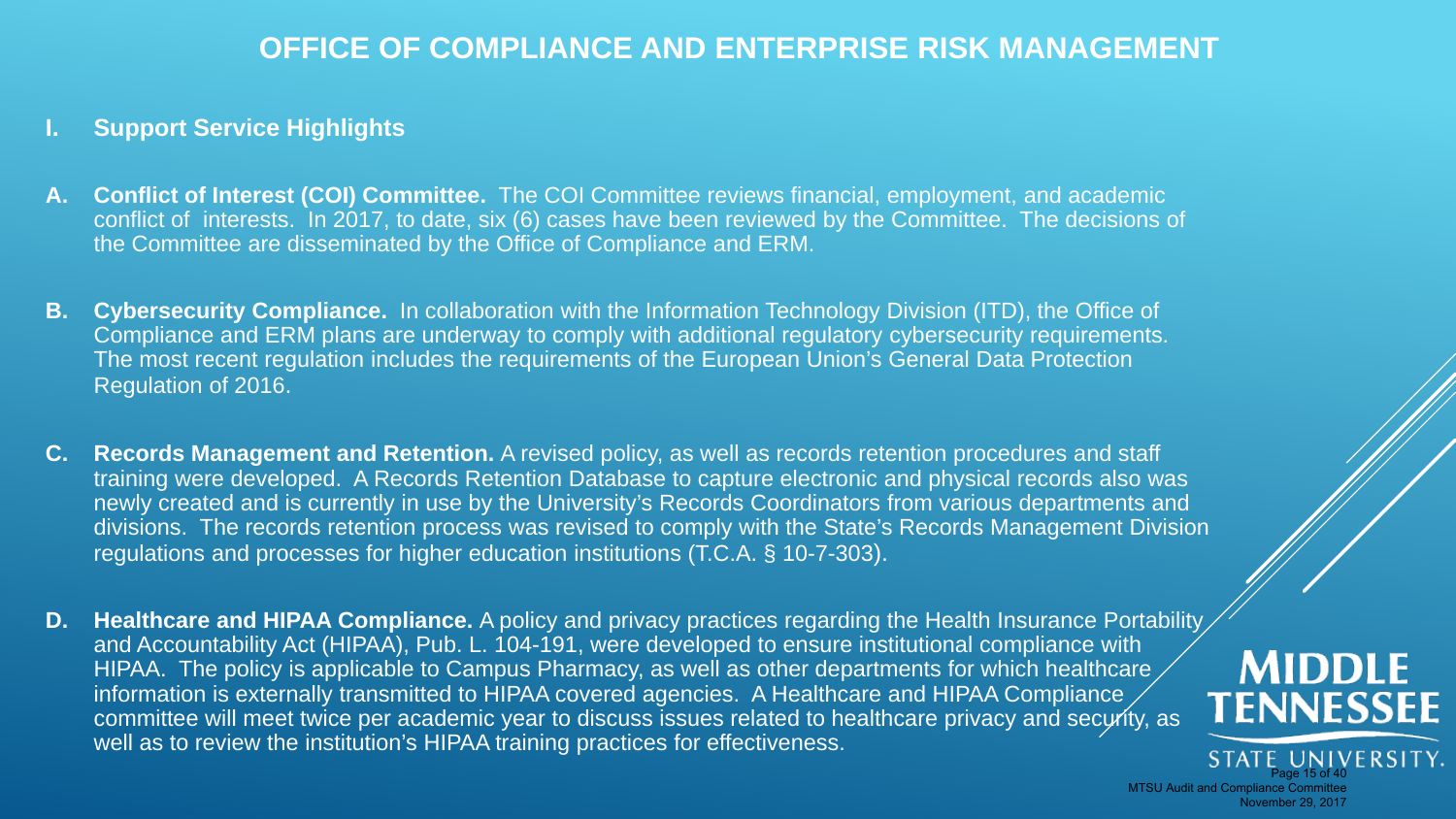### **OFFICE OF COMPLIANCE AND ENTERPRISE RISK MANAGEMENT**

#### **II. Enterprise Risk Management and Records Retention Tools**

#### **A. Risk Dashboard (New)**

The Risk Dashboard is a new tool designed to provide an executive management overview of current risk levels. The top five (5) to ten (10) risks are listed together with risk management actions; risk direction; and risk performance measures. A demo of the dashboard will be provided.

#### **B. Records Retention Database (New)**

The Records Retention Database (database) allows the University to capture the number and category of original records maintained by the institution. Tennessee's Record Management Division (RMD) requires all State agencies to submit a Records Holding Report (Report). State universities are required to submit the Report beginning June 30, 2018. In addition, the RMD's new processes and procedures requires a review of records management systems and processes beginning in July 2018. In addition to the new database, University's Records Retention Policy was updated to more directly address: (1) records disposal procedures; (2) use of the State's records classification numbers; and (3) the appointment of a University Records Officer in compliance with State RMD requirements. [Reference: Policy 129 – Records Retention and Disposal of Records.]

#### **C. Regulatory Reporting Database (New)**

A Regulatory Reporting Database was designed to capture all annual, quarterly, and/or monthly reports to external regulatory and accrediting agencies in one place, rather than in multiple calendars. The Regulatory Reporting Database will be sent to University divisions on an annual basis to review the reporting dates and agencies listed for accuracy. Future enhancements to the Regulatory Reporting database will include auto-generated reminders for upcoming report due dates.

**MIDDLE TENNESSEE STATE UNIVERSITY.** 

Page 16 of 40 MTSU Audit and Compliance Committee November 29, 2017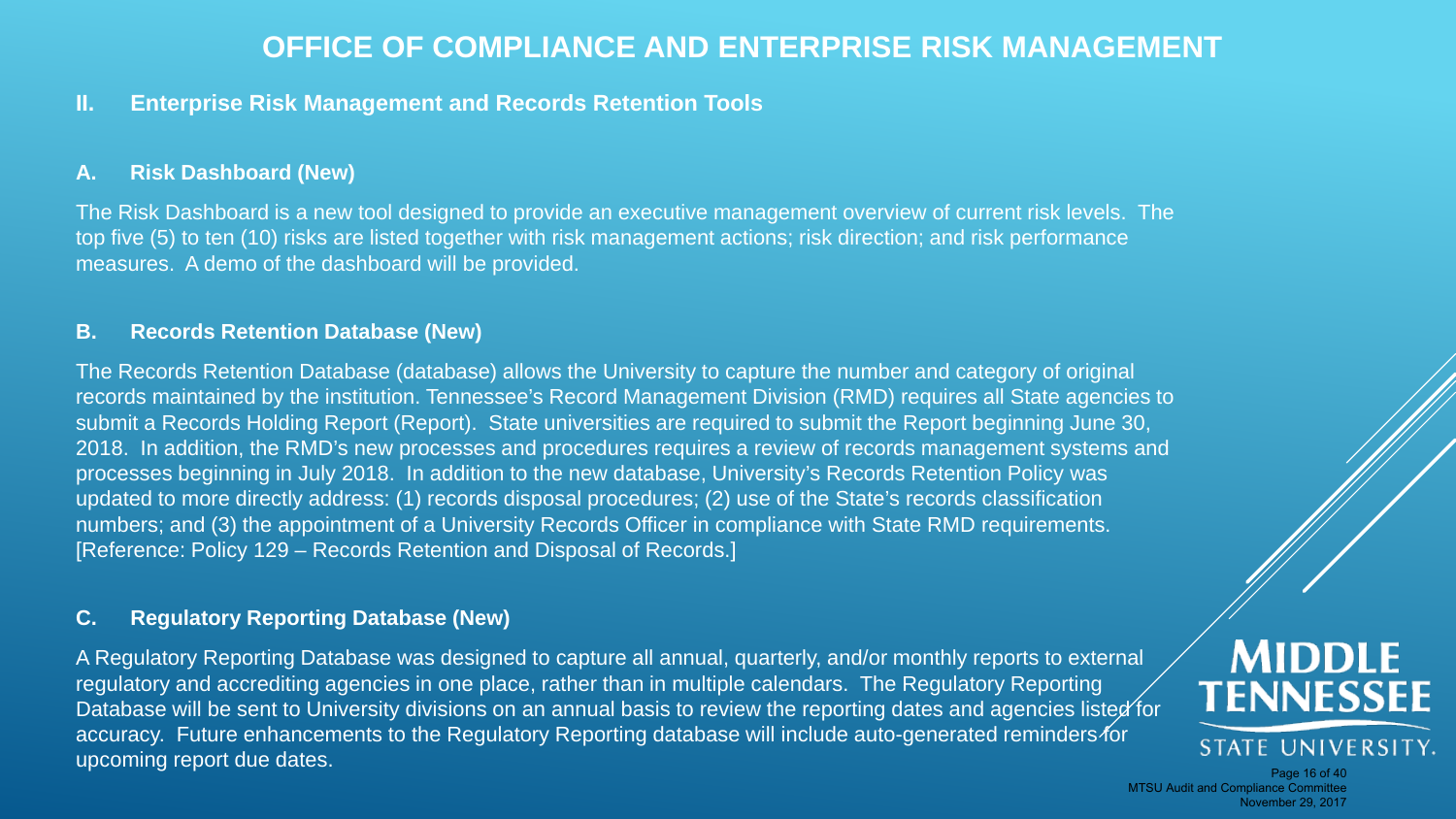### **OFFICE OF COMPLIANCE AND ENTERPRISE RISK MANAGEMENT**

#### **III. Enterprise Compliance and Risk Management Committee (Institutional Compliance Committee)**

The Enterprise Compliance and Risk Management Committee (ECRMC or Institutional Compliance Committee) was developed to support institutional compliance activities, as well as to address current and future risks among all divisions. The ECRMC is also charged with:

- Reviewing the institutional compliance plan.
- Providing feedback to enhance student programming, operational processes, and staff training on compliance topics.
- Considering an innovative practices to help the institution detect and prevent fraud, waste, and abuse of financial and physical assets.

The Institutional Compliance Committee will, from time to time, have subcommittees to address specific topics and policies. Each subcommittee aligns with, and is informed by, institutional policy. Currently, MTSU has the following subcommittees:

- **-** Healthcare and HIPAA Compliance
- **Ethics, Privacy, and Confidentiality**

**MIDDLE TENNESSEE STATE UNIVERSITY.** 

Page 17 of 40 **MTSU Audit and Compliance Co** November 29, 2017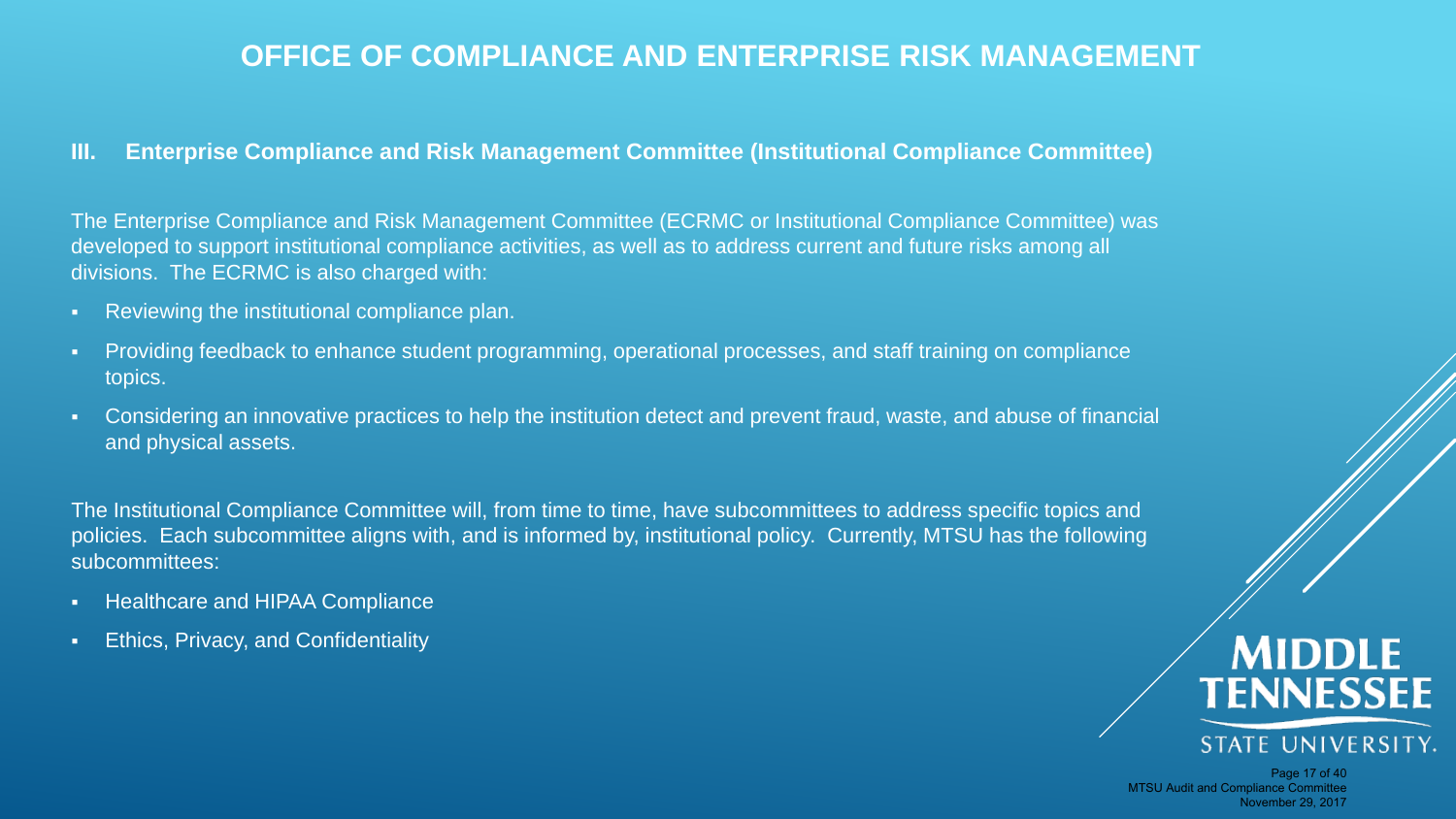#### **IV. Risk Management Reporting**

#### **A. State Finance and Administration Reporting**

The State's Finance and Administration (F&A) Department annually requires a letter of assurance regarding the establishment, maintenance and assessment of the University's overall internal control system related to the adequacy and effectiveness of its program objectives; operational efficiency; financial reporting; compliance with laws, regulations, rules, contracts, and grant agreements; and fraud, waste, and abuse detection and prevention. A letter has been drafted and is currently under review for delivery to F&A before December 1, 2017.

#### **B. Risk Assessment Reporting**

Upon approval of the University's Risk Assessment Reporting by this Audit and Compliance Committee and the Board of Trustees at its meetings on September 12, 2017, the University's Risk Assessment Reports were transmitted to the State Auditor in the Office of the Comptroller on September 18, 2017. The reports were additionally transmitted to the Chief Audit Executive of the Tennessee Board of Regents on September 21, 2017.

#### **C. Risk Management Consultative Report**

An internal, risk management consultative report was submitted to senior management in February 2017 and revised in August 2017. The consultative report provides risk and compliance ratings for operational and divisional areas, as well as provides recommendations, when applicable, regarding internal control enhancements and institutional strategies. The report will be periodically updated to allow senior management to make appropriate operational decisions.

> STATE. *LIN LVERSITY*. **MTSU Audit and Compliance Committee** November 29, 2017

**MIDDLE** 

**TENNESSEE**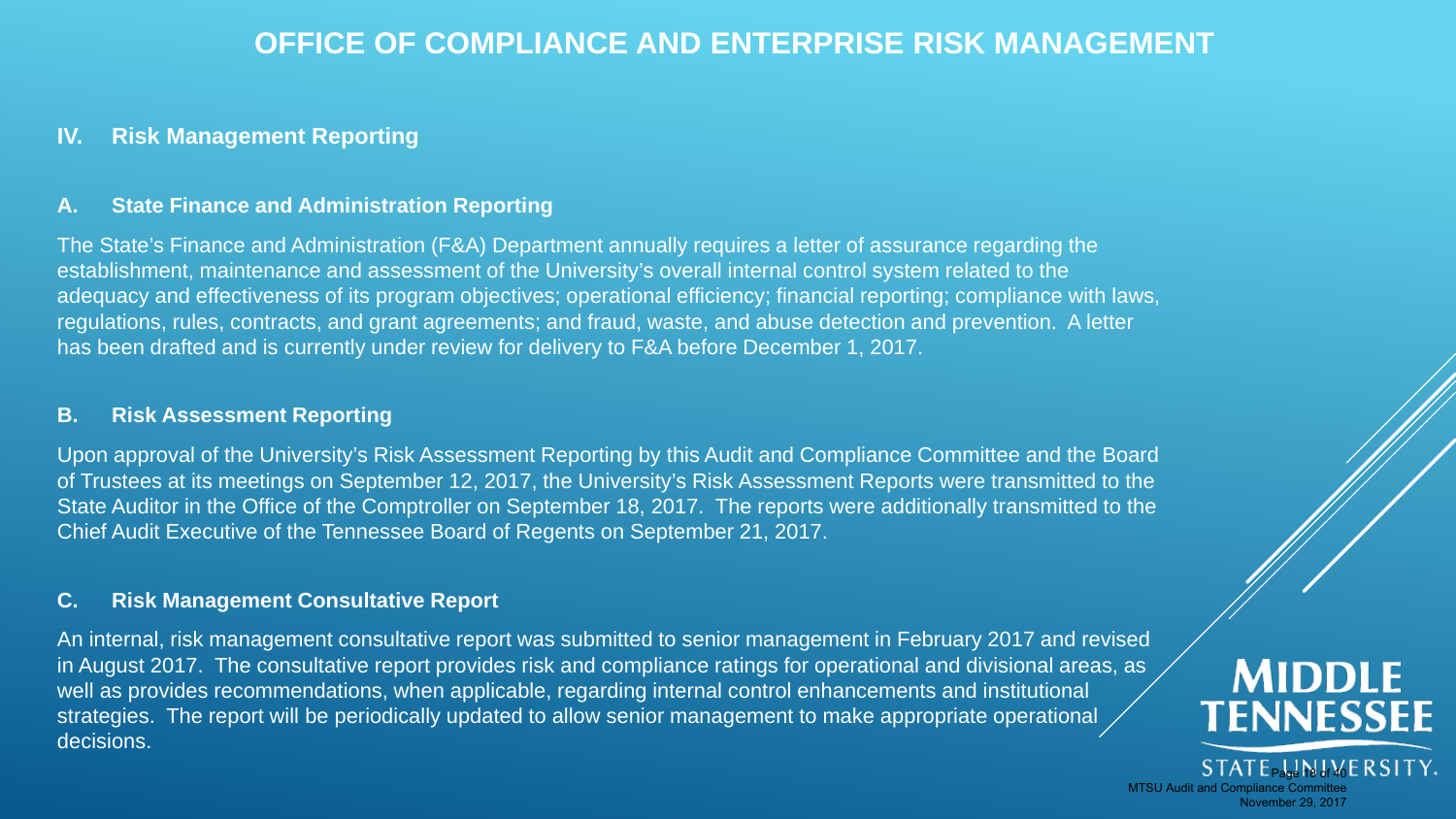### **OFFICE OF COMPLIANCE AND ENTERPRISE RISK MANAGEMENT**

#### **V. Other Projects**

#### **A. European Union General Data Protection Regulation (EU GDPR or Regulation) Preparedness**

The EU GDPR aims to protect EU citizens from privacy and data breaches. The Regulation applies to all entities and companies who process individually identifiable data (personal data) irrespective of an entity's physical presence or non-presence in the EU. The Regulation takes effect on May 25, 2018. The institution is in current preparations to comply with the Regulation through:

- Policy documentation
- Data privacy notice provisions on employment and admissions applications and University webpages
- **The selection of a Data Protection Officer**

#### **B. Revised process for the Drug-Free Schools Act Biennial Reporting**

The Drug-Free School and Communities Act (Act) of 1989 (EDGAR, Part 86) requires institutions of higher education to document, and biennially review, the effectiveness of its campus prevention alcohol and drug programs. The University's process for the Biennial Report has been revised to ensure compliance with the Act, as well as to ensure a process for management review of the report.

#### **C. Educational Sessions for Summer Camps (MTSU-sponsored and independent camps)**

A series of educational sessions is planned for Spring 2018 to remind Summer camps hosting minors on campus of MTSU's environmental health, safety and security resources. The sessions also will provide a review of the University's Policy regarding Minors on Campus (Policy 101), as well as best practices related to camp operations and camp crisis events.



**MTSU Audit and Com** November 29, 2017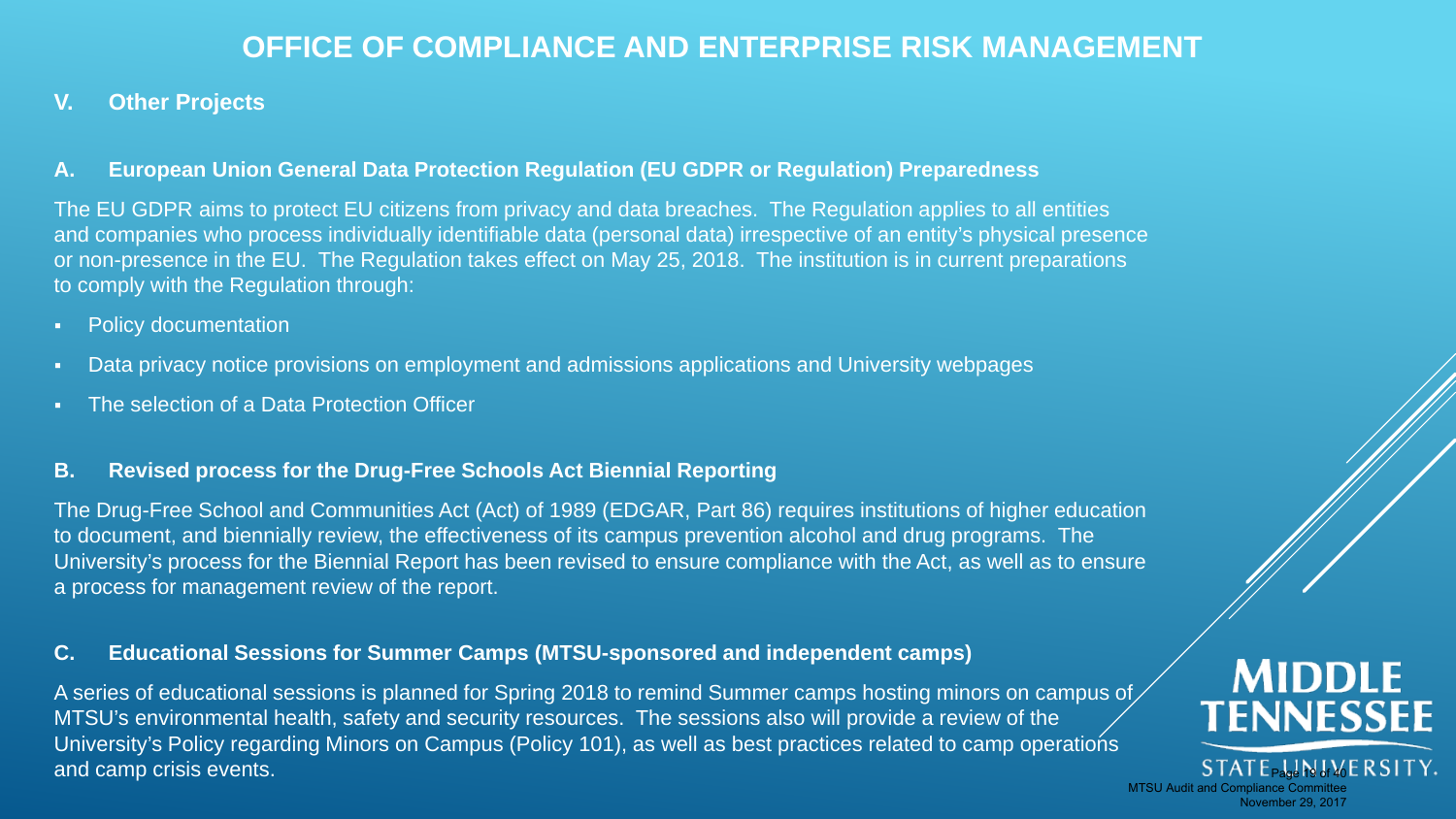Page 20 of 40 MTSU Audit and Compliance Committee November 29, 2017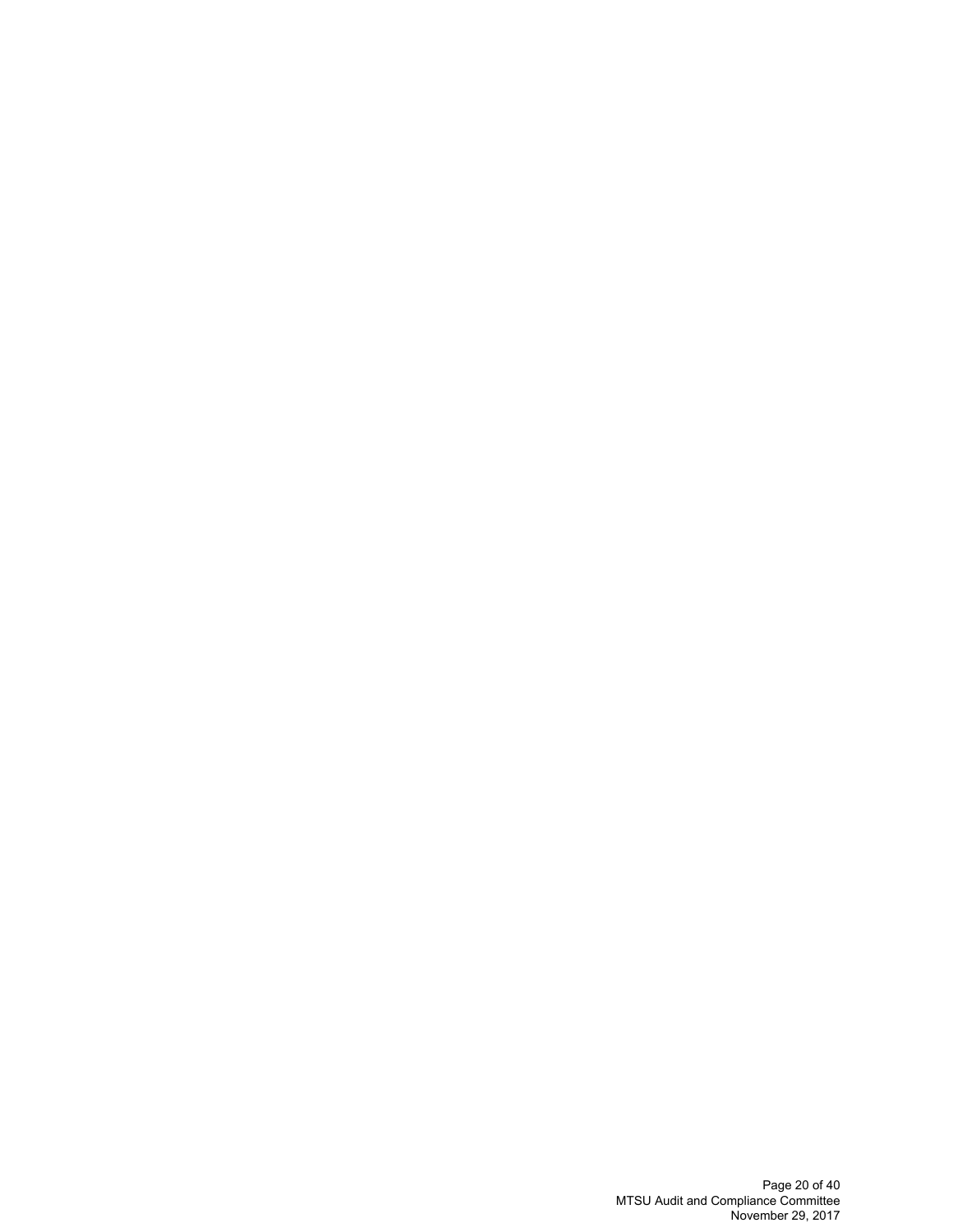

Wednesday, November 29, 2017

# Tab 3

# United States Sentencing Guidelines Effective Compliance and Ethics Programs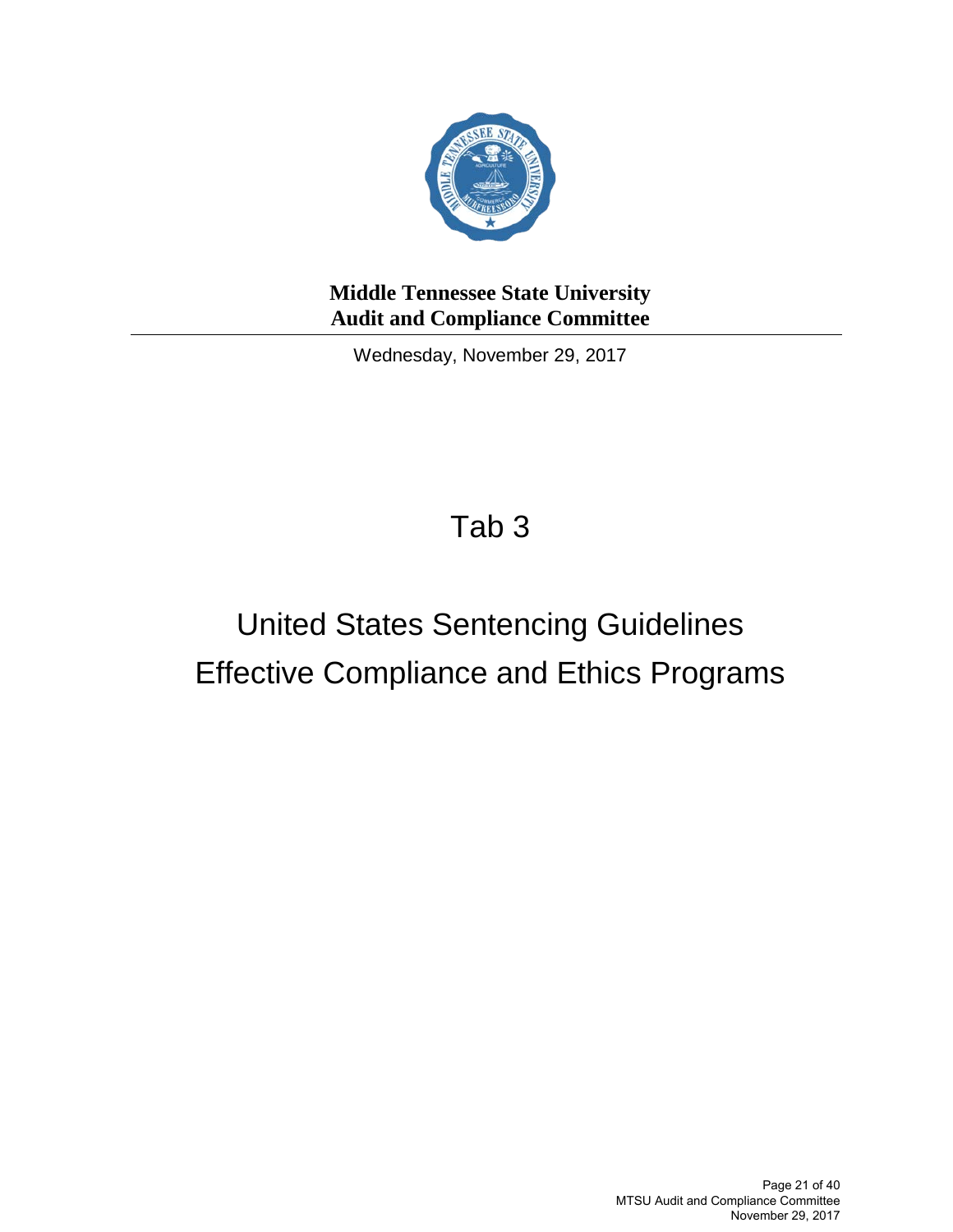Page 22 of 40 MTSU Audit and Compliance Committee November 29, 2017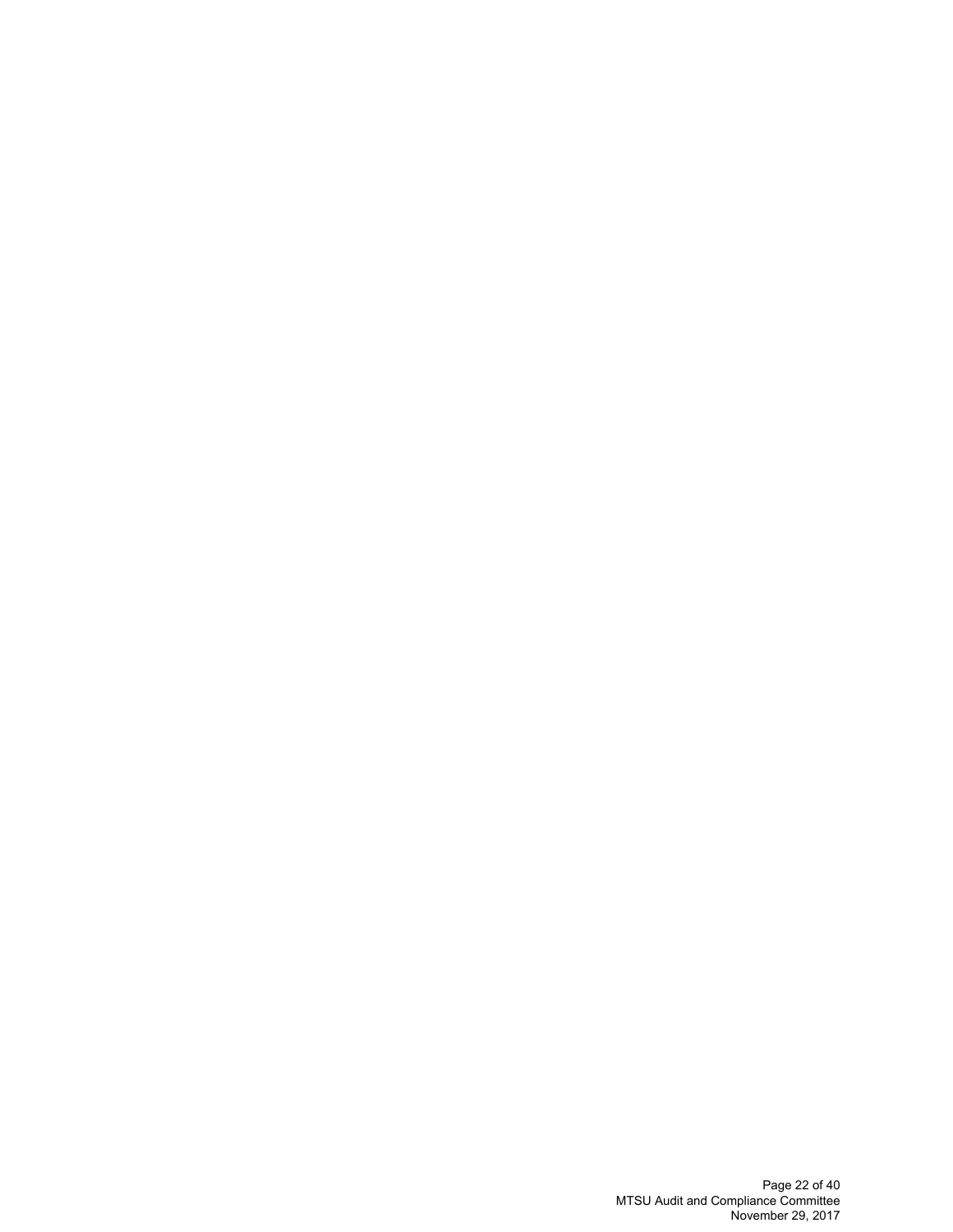

#### **Middle Tennessee State University Board of Trustees**

MEETING: MEETING: SUBJECT: DATE: PRESENTER: November 29, 2017 Gené Stephens

ACTION:

#### **BACKGROUND INFORMATION:**

In 1991, the United States Sentencing Commission ("Commission") implemented guidelines to help companies detect and prevent criminal activity as a way of mitigating fines and sanctions The guidelines outlined seven (7) elements for developing and maintaining an effective corporate compliance and ethics program (U.S. Sentencing Commission Guidelines Manual § 8D1.4). The following summarizes the Commission's guidelines for designing and maintaining an effective compliance and ethics program ("the program"):

- 1. Establish standards and procedures.
- 2. Ensure oversight and accountability of the program by the organization's governing authority (i.e. the Board of Trustees).
- 3. Perform due diligence in hiring and promoting individuals to ensure they have not engaged in prior illegal activities or conduct inconsistent with the organization's standards.
- 4. Provide training and communication regarding the program.
- 5. Monitor, audit, and report compliance and ethics issues
- 6. Enforce discipline and provide appropriate incentives for following standards.
- 7. Respond to, and prevent, criminal conduct.

In 2015, an additional, eighth element was added to the above guidelines to incorporate the use of periodic risk assessments.

As requested by the Audit and Compliance Committee at its September 12, 2017 meeting, the University's compliance with the Commission's guidelines are provided for your review. These compliance activities are utilized by the University to further develop and strengthen the institution's corporate compliance and risk management program.

*United States Sentencing Guidelines – Effective Compliance and Ethics Programs* 

Information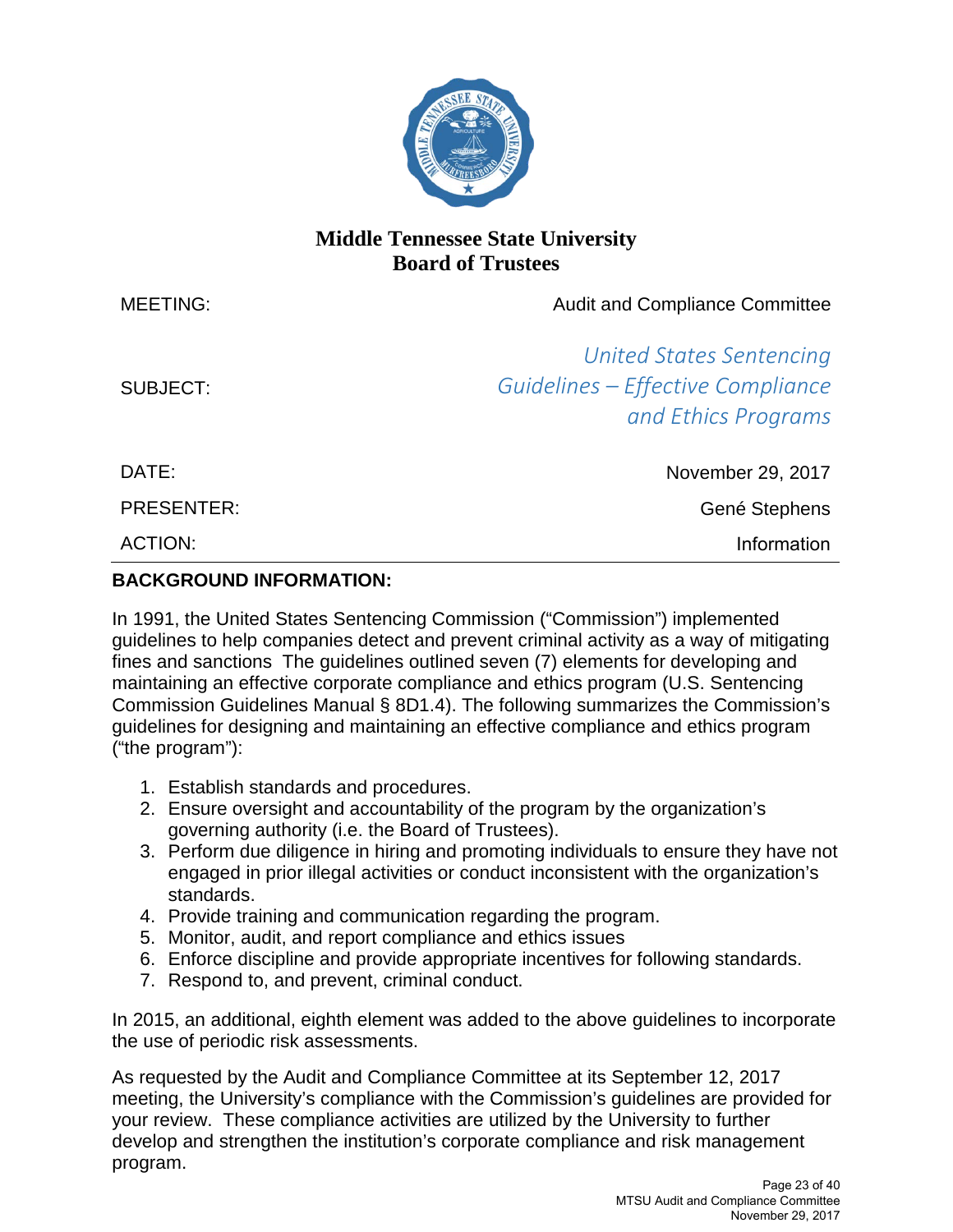Page 24 of 40 MTSU Audit and Compliance Committee November 29, 2017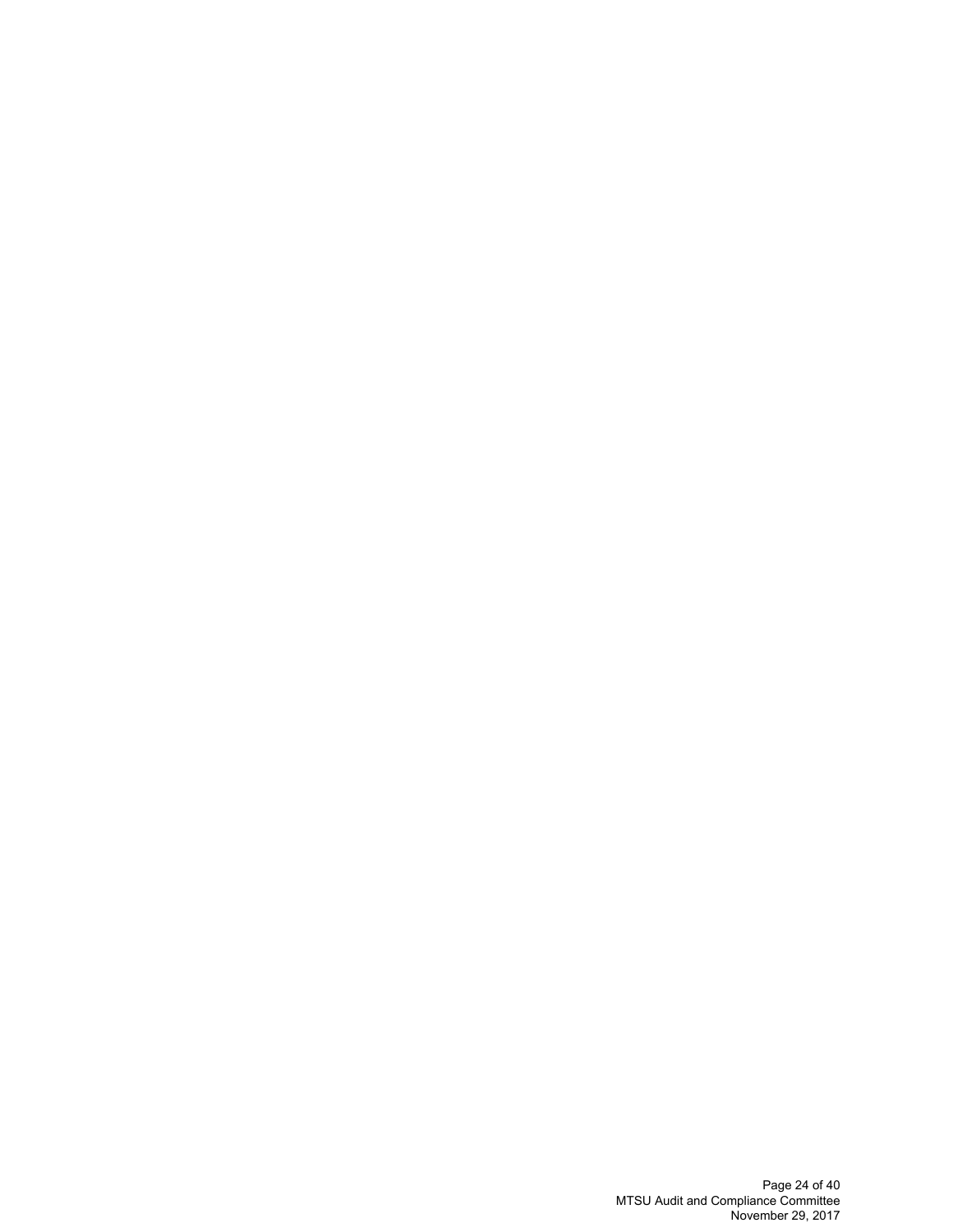

#### **MIDDLE TENNESSEE STATE UNIVERSITY**

Examples of University Compliance with the Seven Elements of an Effective Compliance Program – U.S. Sentencing Guidelines

The following are examples of how Middle Tennessee State University ("MTSU" or "University") demonstrates the seven elements of an effective corporate/institutional compliance program, as provided by the U.S. Sentencing Guidelines (U.S. Sentencing Commission Guidelines Manual § 8D1.4)).

**1. Standards and Procedures.** Establish standards and procedures to prevent and detect criminal conduct (U.S. Sentencing Comm'n Guidelines Manual § 8D1.4(b)(1).

- A. **University Policy.** The University maintains operational and financial policies and procedures to both detect and prevent fraud, waste, and abuse of State financial and physical assets. The following University policies contain procedures that align with the first U.S. Sentencing compliance element:
	- i. Policy 10 Ethics and Code of Conduct
	- ii. Policy 12 Conflict of Interest
	- iii. Policy 70 Internal Audit
	- iv. Policy 71 Preventing and Reporting Fraud, Waste, and Abuse
	- v. Policies 100 to 199 General (regarding certain campus operations)
	- vi. Policies 600 to 699 Business and Finance
- B. **Internal Control Procedures.** In addition to its established policies, the University maintains mechanisms and procedures to ensure financial and operational transparency, efficiency, and accuracy as part of its internal control system through:
	- i. Monthly reporting and review of budget expenditures and transactions.
	- ii. Financial audit reviews by the Office of Audit and Consulting Services.
	- iii. Institutional risk management reviews.
	- iv. Conflict of Interests ("COI") Committee review of COI disclosures and potential COI arrangements.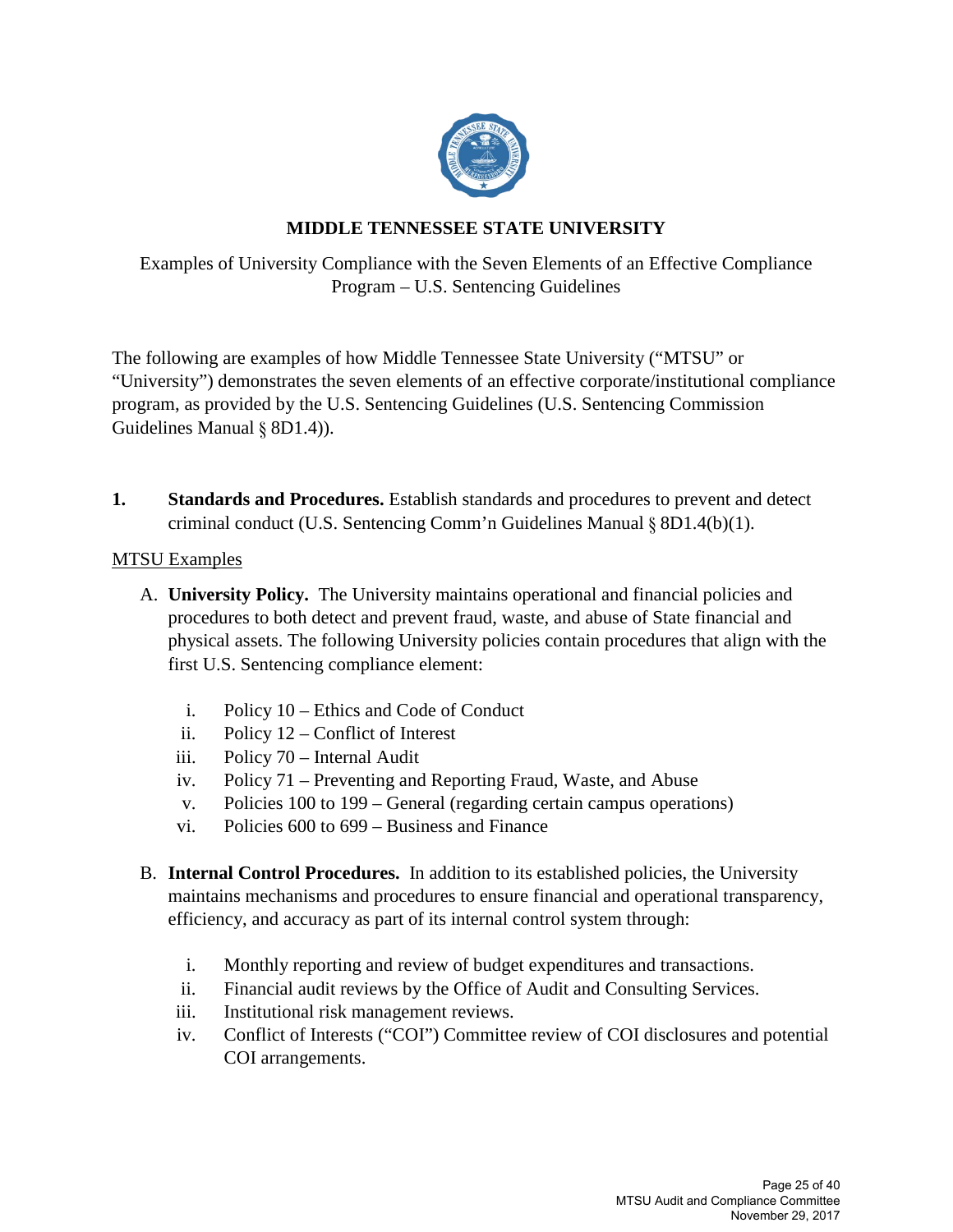**2. Organizational Leadership and Culture.** Ensure oversight and accountability of the compliance program by the organization's governing authority and institutional leadership (U.S. Sentencing Comm'n Guidelines Manual § 8D1.4(b)(2)(A)(B)).

#### MTSU Examples

- A. **Financial and Risk Management Reporting.** The University's senior leadership team provides oversight of monthly financials; annual financial reporting to the State Comptroller; audit and investigations; capital expenditures and campus planning; and risk management reporting to the State's Finance and Administration Division. In addition, the University's President provides management review and oversight of:
	- i. Submission of the annual, institutional letter of compliance with the Financial Integrity Act of 1983 (T.C.A. § 9-18-102 and § 9-18-104).
	- ii. Monthly Executive review of MTSU finances and institutional reserves.
	- iii. Audit and investigatory items.
- B. **Academic Integrity and Accreditation.** Senior leadership of the University provides support and oversight in institutional re-accreditation activities, as well as in Substantive Change reviews by MTSU's regional accreditor – the Southern Association of Colleges and Schools Commission on Colleges ("SACSCOC"). Most recently, MTSU's President, Provost, and Executive leadership team provided oversight and review of the institution's preparedness for:
	- i. MTSU's reaccreditation review in 2016, for which MTSU received full reaccreditation in December 2016 for another ten years.
	- ii. A Substantive Change visit by SACSCOC in September 2017, regarding the University's governance change.
- **3. Due Diligence.** An organization shall perform due diligence in hiring and promoting individuals to ensure they have not engaged in prior illegal activities or conduct inconsistent with the organization's standards (U.S. Sentencing Comm'n Guidelines Manual § 8D1.4(b)(3)).

- A. **Employment Practices.** The University's employment practices provide appropriate safeguards regarding the hiring of new employees. In addition, an annual performance review system allows management review of existing employee performance and promotion. Due diligence in this area is additionally performed through:
	- i. Employee background checks (applicable to new employees).
	- ii. Internal auditing of employee and Faculty travel expenditures and reimbursements.
	- iii. Financial auditing of employee and Faculty purchasing card transactions.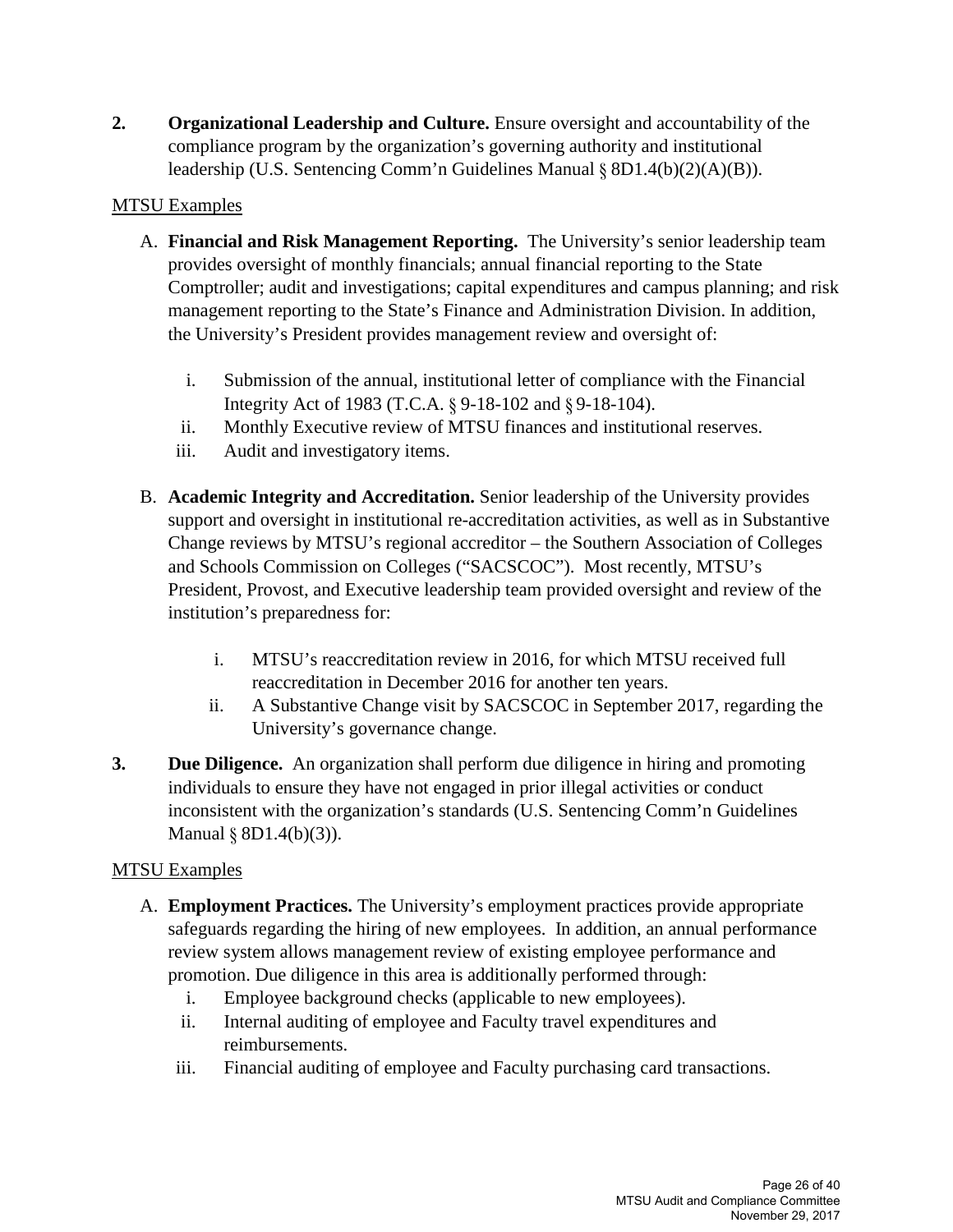- iv. Drug screens (applicable to specific Divisions/Departments involving work with Facilities equipment).
- v. Mandatory research compliance conflict of interest disclosures for principle investigators of State and federal grants (Policy 404 – Conflict of Interest for Externally Funded Projects).
- vi. Mandatory disclosure of employee outside employment or compensation (Policy 814 – Outside Employment, Extra Compensation, and Dual Services Agreements).
- **4. Training and Communication.** An organization shall take reasonable steps to communicate periodically, and in a practical manner, its standards and procedures, and other aspects of the compliance and ethics program (U.S. Sentencing Comm'n Guidelines Manual  $\S 8D1.4(b)(4)(A)(B)$ ).

- A. **Communication.** The University provides communications on the following topics related to institutional compliance:
	- i. Monthly announcements regarding the Americans with Disabilities Act ("ADA," 42 U.S.C. § 1201) accommodation requirements, as well as helpful tips to promote ADA accessibility on campus from the Office of Institutional Equity and Compliance.
	- ii. Monthly Compliance tips from the Office of Compliance and Enterprise Risk Management on topics related to risk management; conflict of interests; and the Office's resources.
- iii. Weekly Executive Police Summaries to management members.
- iv. Public safety announcement and safety tips from the University Police.
- v. Compliance Newsletter (New) from the Office of Compliance Enterprise Risk Management on higher education regulatory.
- vi. Communications from the President's Office reminding employees of MTSU's community values and mission.
- vii. Bi-annual Leadership Council meetings by the President to discuss current campus events, accomplishments, and/or concerns.
- viii. Annual Presidential State of the University Address.
- ix. Health promotions information related to the institution's alcohol and drug abuse and prevention programming.
- x. Annual notices regarding institutional policies, resources, and complaint procedures regarding sexual assault, harassment, dating violence, and domestic violence reporting.
- xi. Annual notification of the institution's alcohol and drug-free campus policy and eligibility for federal student financial aid.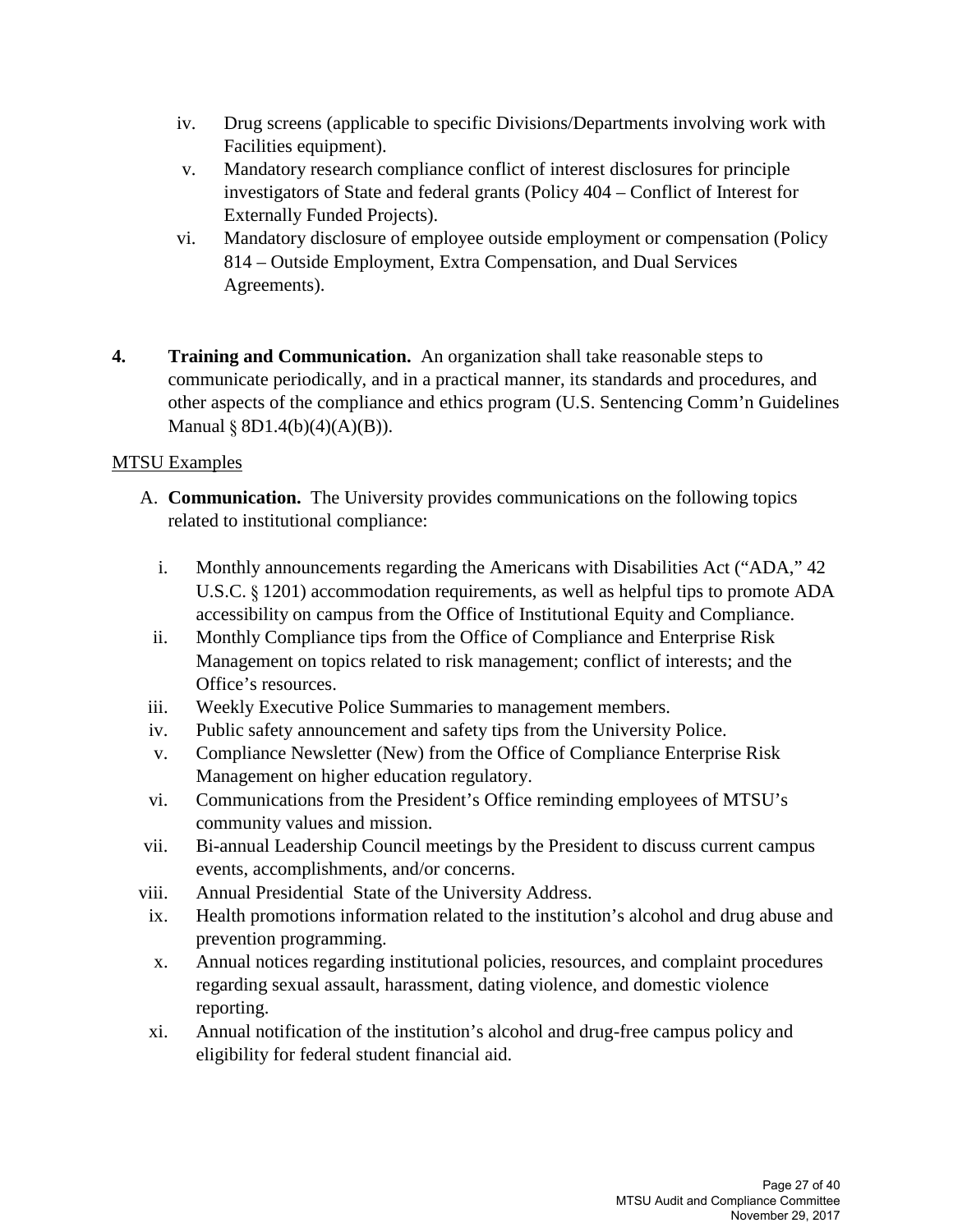- B. **Training.** The University disseminates information on the following types of training related to institutional and financial compliance:
	- i. Mandatory, annual Title IX, Title VI, and Sexual Assault Prevention training by the Office of Institutional Equity and Compliance.
	- ii. Data Security training by the Information Technology Division.
	- iii. Purchasing Card Training by the Finance and Accounting Department.
	- iv. Training presentations on Ethics; HIPAA Compliance; Privacy and Confidentiality; and Fraud, Waste, and Abuse (available on the Human Resources Department webpage and the Office of Compliance and Enterprise Risk Management webpage).
	- v. Family Educational Rights and Privacy Act ("FERPA," 20 U.S.C. § 1232(g); 34 CFR Part 99) training by the Office of University Counsel.
	- vi. Minors on Campus training by the Office of University Counsel.
	- vii. Electronic Personnel Action Form ("EPAF") by the Human Resources Department regarding the hiring or re-hire of employees.
- **5. Monitoring, Auditing, Evaluation of Compliance Program Effectiveness.** Ensure the organization's compliance and ethics program includes monitoring and auditing to detect criminal conduct, and provides mechanisms that allow for anonymity or confidentiality to allow employees to report, or seek guidance regarding, criminal conduct without fear of retaliation (U.S. Sentencing Comm'n Guidelines Manual § 8D1.4(b)(5)(A)).

- A. **Financial Auditing.** The University's system of financial control and internal audit are among the primary mechanisms for ensuring institutional efficiency, financial integrity, and deterrence and prevention of fraud, waste, and abuse. Employees also are provided with the following options by the Office of Audit and Consulting Services to anonymously report instances of institutional fraud, waste, and abuse:
	- i. By email  $reportraud@mtsu.edu.$ </u>
	- ii. By phone Audit and Consulting Services: (615) 898-2914.
	- iii. By utilizing the State's Hotline: (800) 232-5454.
- B. **Institutional Compliance Committee.** An Institutional Compliance Committee was recently developed by the Office of Compliance and Enterprise Risk Management to:
	- i. Review institutional risk controls.
	- ii. Develop an institutional compliance plan (currently under review by the Committee).
	- iii. Review training and policy regarding Healthcare compliance and healthcare privacy practices.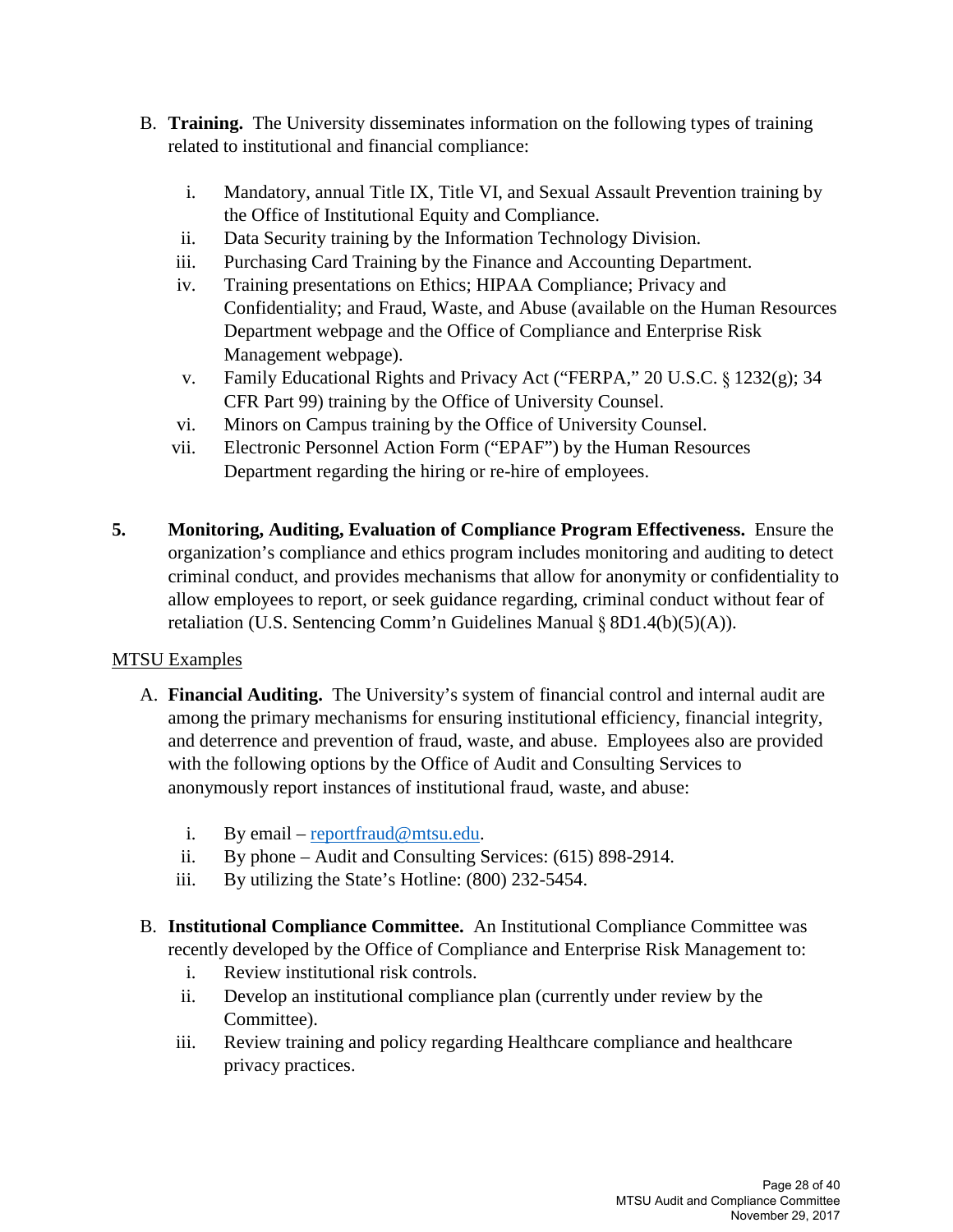- iv. Develop staff education regarding ethics, privacy, confidentiality, and conflict of interests.
- C. **Risk Management Process and Reporting.** The institution's risk assessment reporting allows for regular, management and staff evaluation of internal controls, as well as review of the effectiveness of such internal controls.
- **6. Promote Appropriate Incentives and Enforce Disciplinary Measures.** Provide appropriate incentives to comply with the organization's compliance and ethics program, and enforce disciplinary measures to prevent criminal conduct, including making any necessary modifications to the compliance and ethics program (U.S. Sentencing Comm'n Guidelines Manual  $\S 8D1.4(b)(6)(A)(B)$ .

#### MTSU Examples

- A. **Enforcement.** Noncompliance with University policies and procedures may result in employment suspension; dismissal; contract nonrenewal; or, in the case of students, suspension or expulsion. The University's financial and auditing policies and procedures provide employees, Faculty, and students with notice of the consequences of noncompliance with institutional controls.
- B. **Policy Review.** Annually, the University reviews its policies, procedures, and financial control systems to ensure policies are relevant to the institutional mission and in alignment with state and federal laws, regulations, contracts, and grant requirements.
- **7. Response and Prevention of Criminal Conduct.** Provide reasonable steps to respond appropriately to criminal conduct and to prevent further criminal conduct (U.S. Sentencing Comm'n Guidelines Manual § 8D1.4(b)(7)).

#### MTSU Examples

A. **System of Internal Control.** The University's internal control system as noted in sections one through six of this document is an example of the ways MTSU prevents criminal conduct within the institution, as well as the ways in which the University detects and prevents fraud, waste, and abuse institutional assets.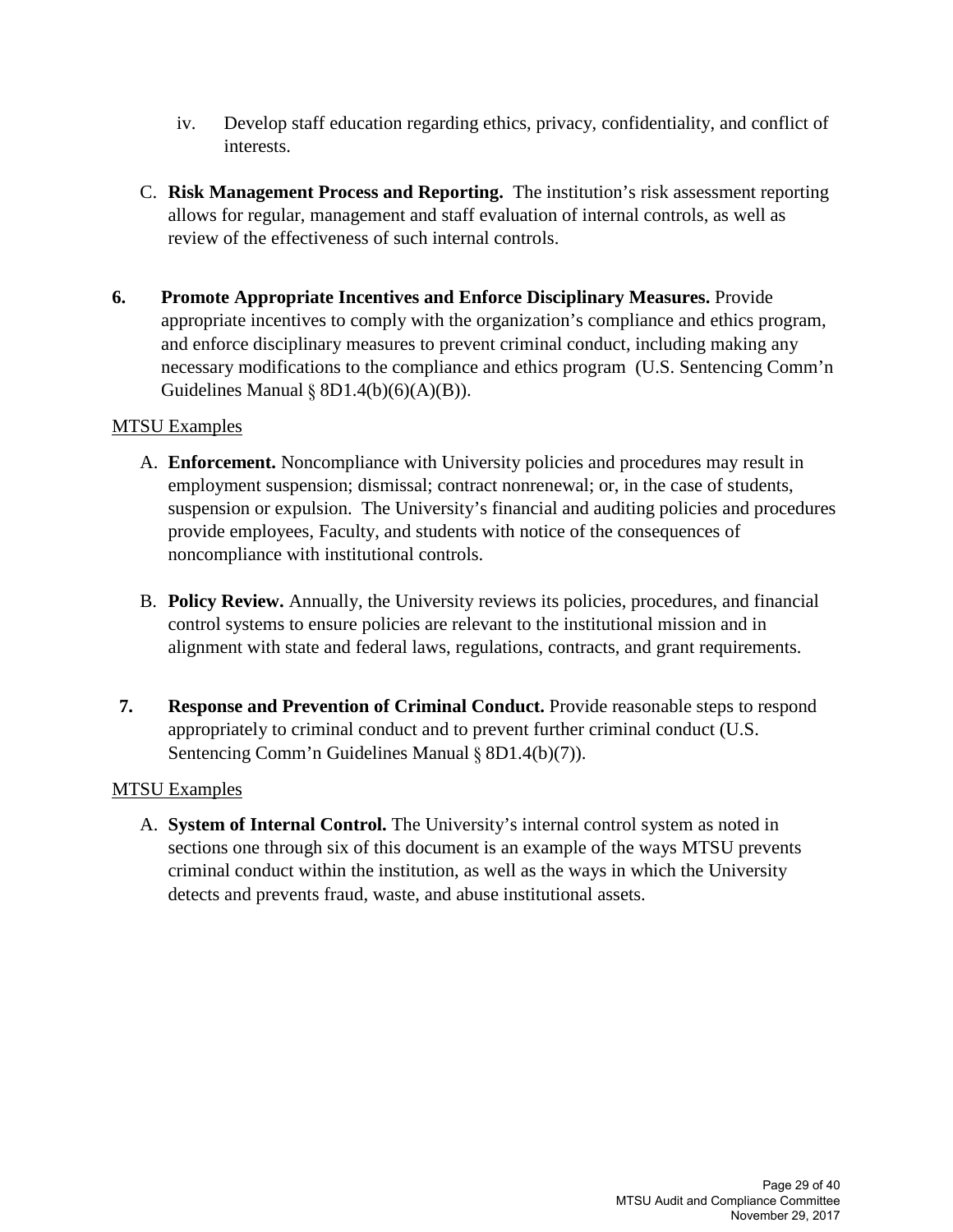Page 30 of 40 MTSU Audit and Compliance Committee November 29, 2017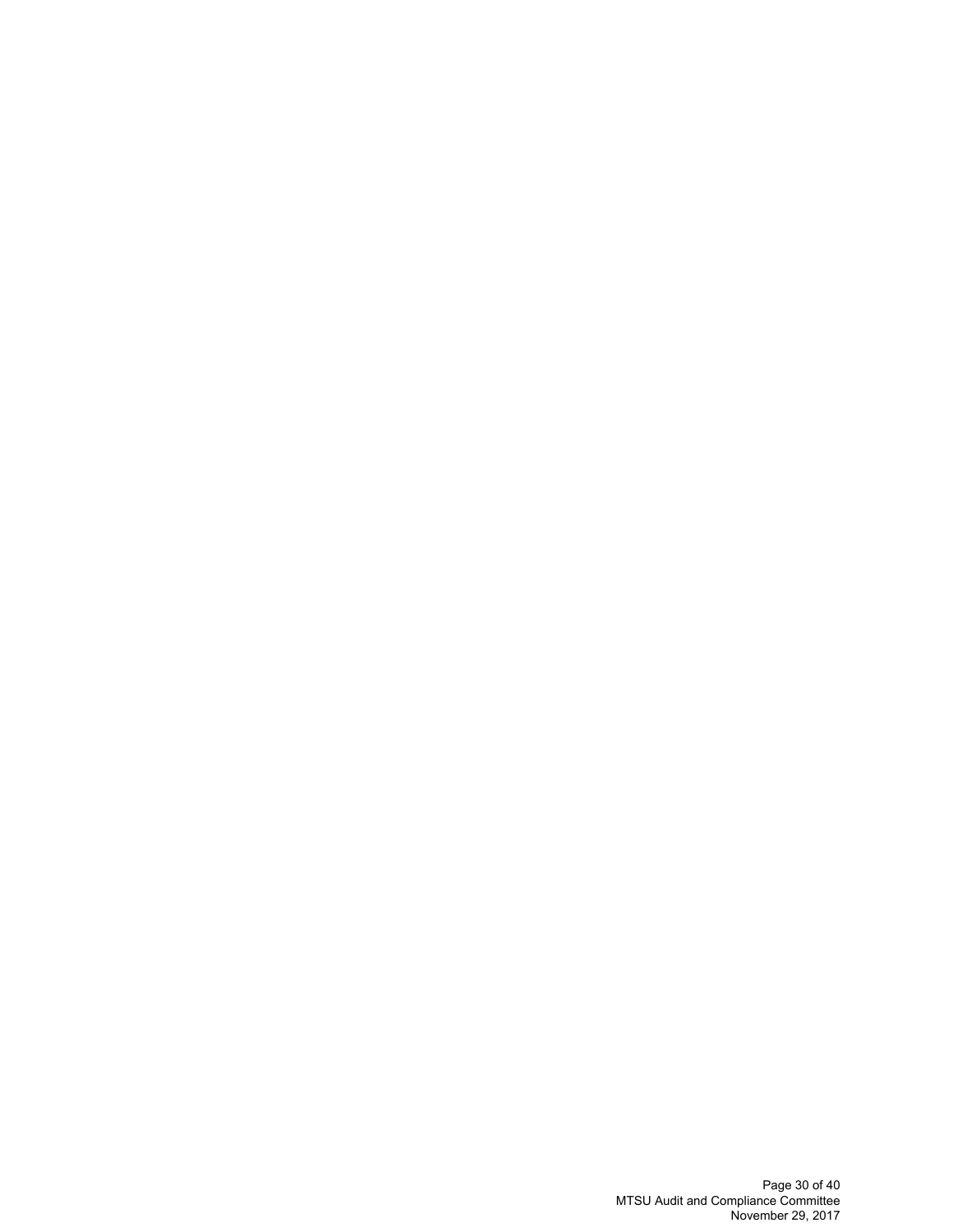

Wednesday, November 29, 2017

## Tab 4

# MTSU Examples of Compliance with the Department of Justice Filip Factors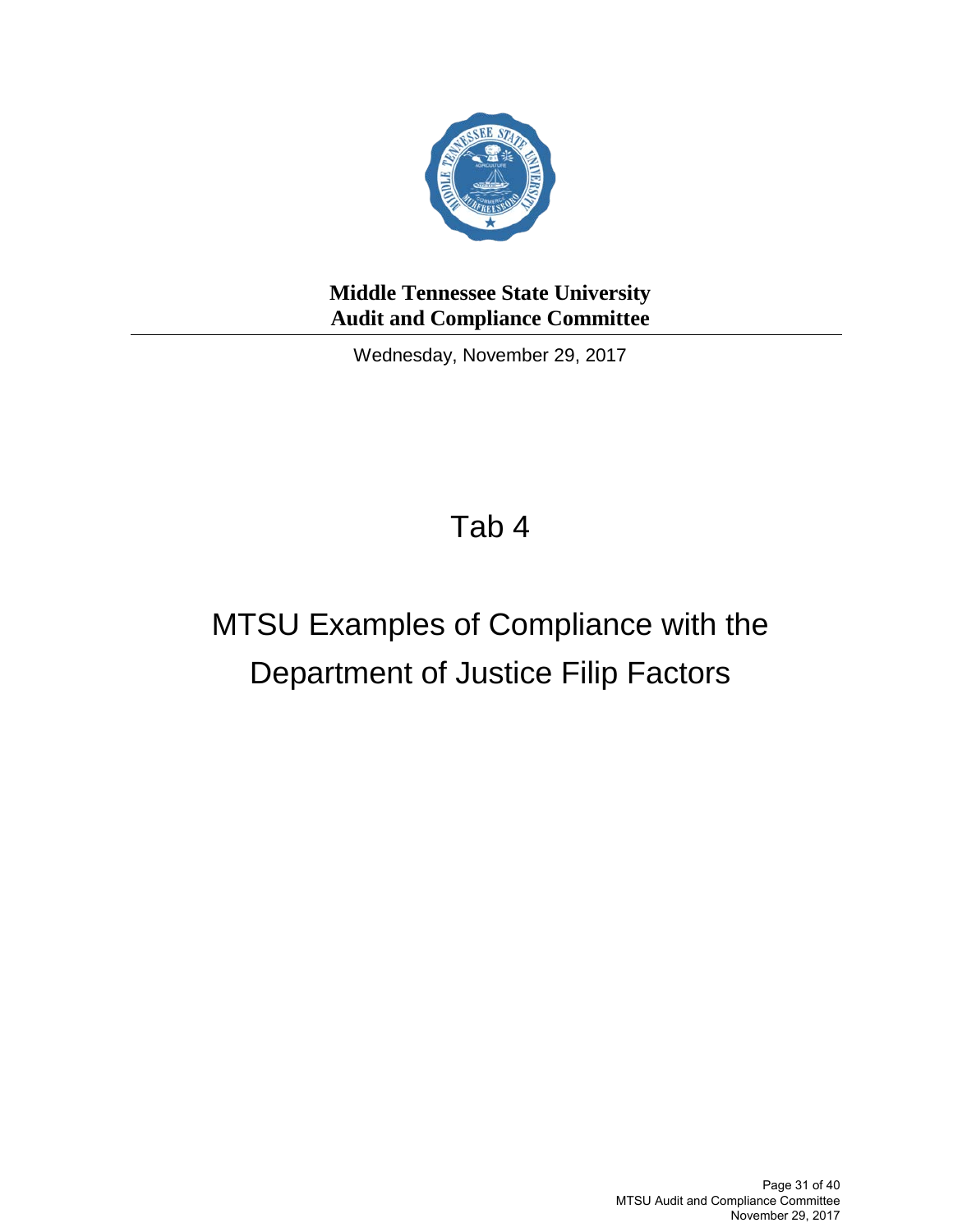Page 32 of 40 MTSU Audit and Compliance Committee November 29, 2017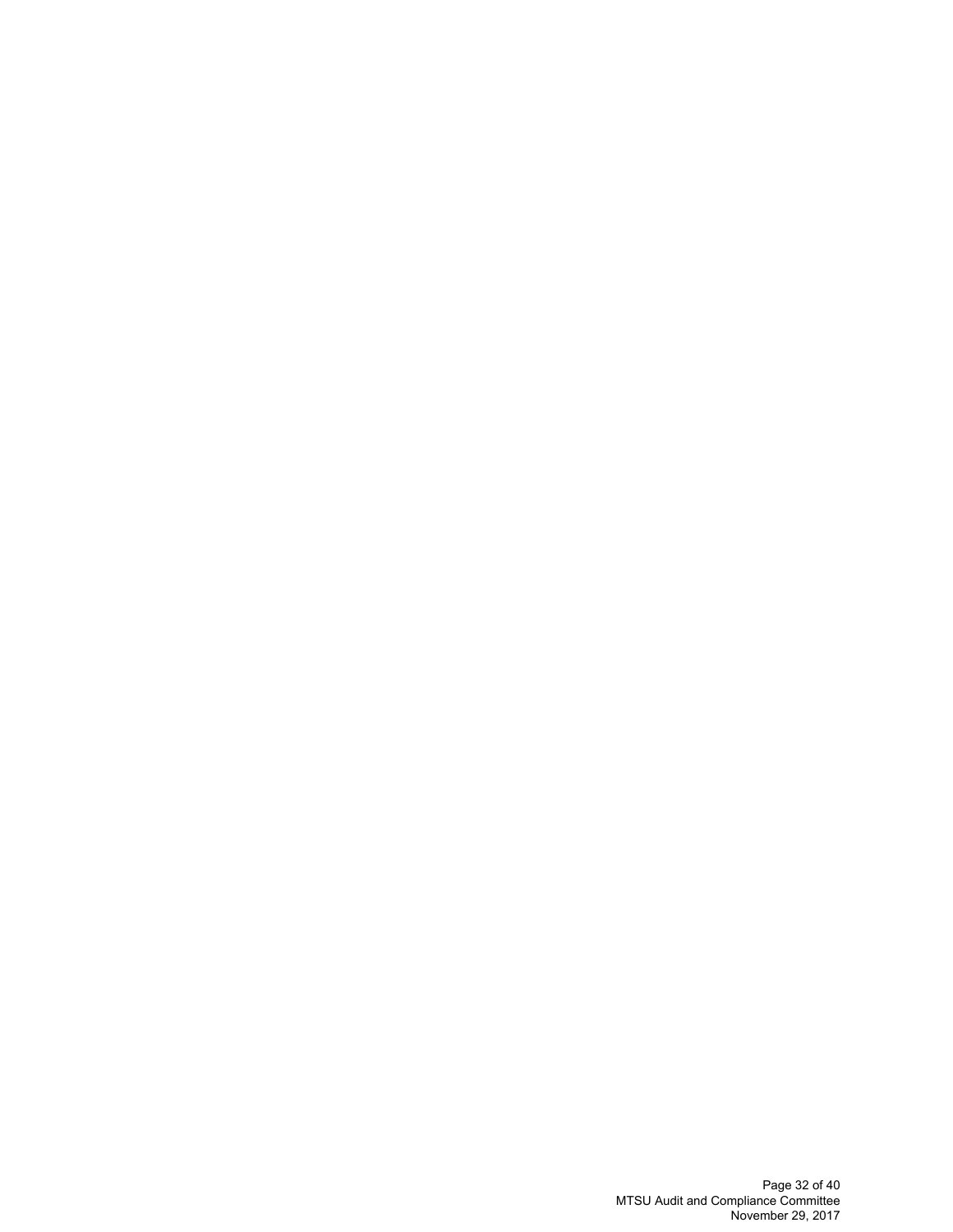

#### **Middle Tennessee State University Board of Trustees**

MEETING:

Audit and Compliance Committee

SUBJECT:

DATE:

*MTSU Examples of Compliance with the Department of Justice Filip Factors* 

November 29, 2017

PRESENTER: Gené Stephens

#### **BACKGROUND INFORMATION:**

As requested by the Audit and Compliance Committee at its September 12, 2017 meeting, examples of the University's demonstration of compliance with the ten Filip Factors provided by the Department of Justice are presented for the Committee's review.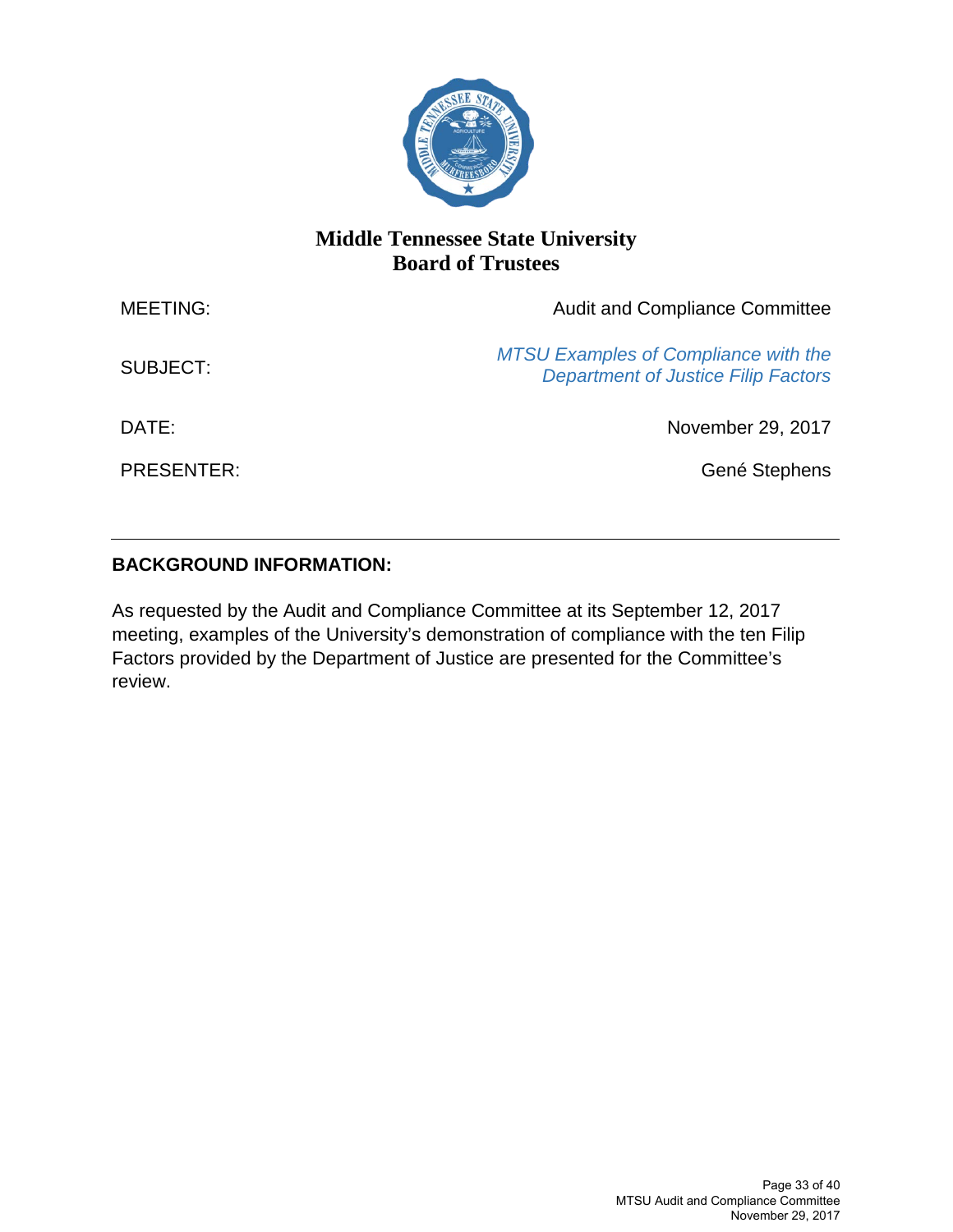Page 34 of 40 MTSU Audit and Compliance Committee November 29, 2017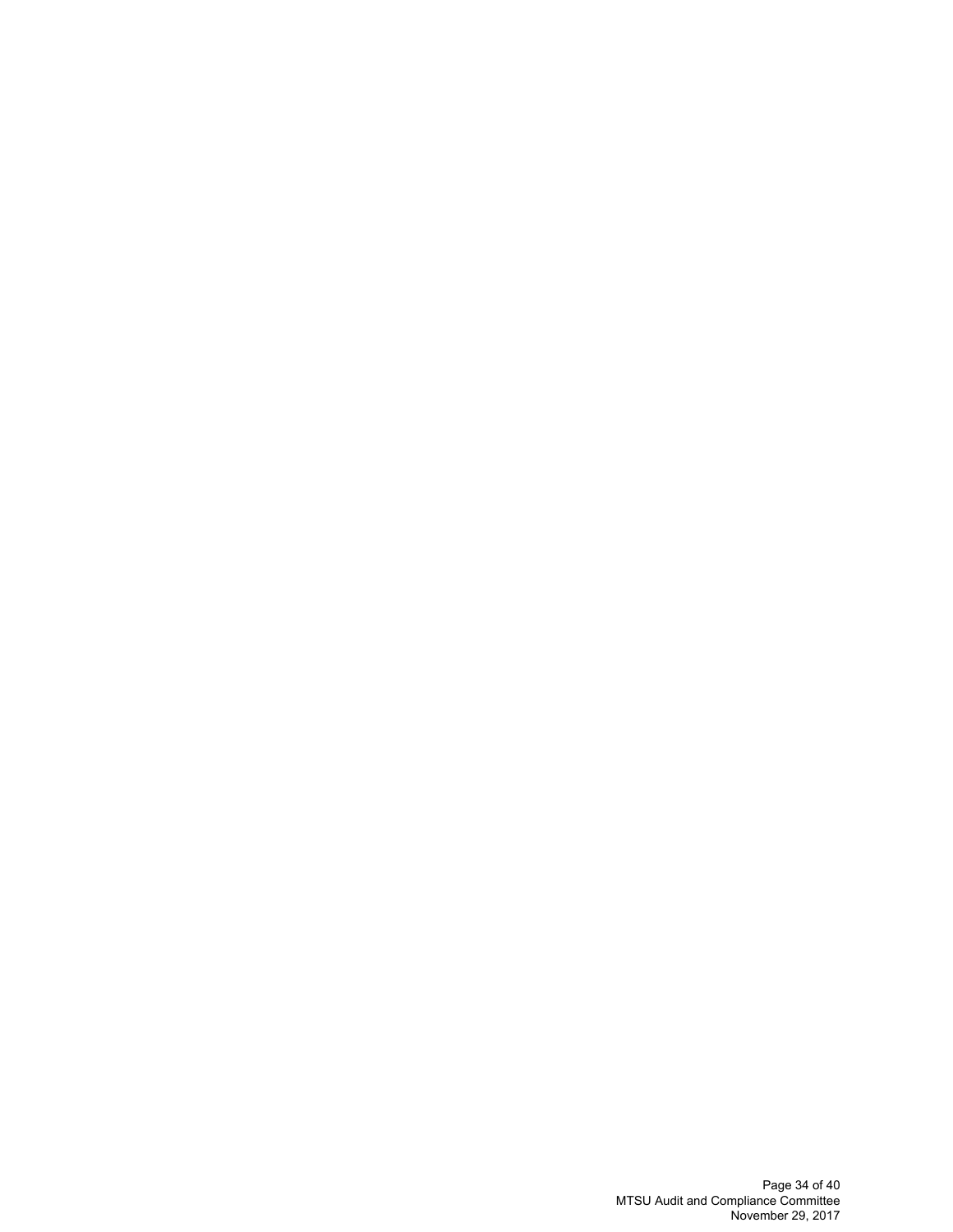

#### **MIDDLE TENNESSEE STATE UNIVERSITY**

Examples of University Compliance with the Department of Justice Filip Factors

| <b>DOJ Filip Factor Questions</b>                        | <b>MTSU Policy or Internal Control</b><br>Example(s)                                                               | <b>Comments</b>                                                                                                                                                                                                                                                                                                                                                                                                                                                                                                                                                                                                                                                                                                                                                                                                                       |
|----------------------------------------------------------|--------------------------------------------------------------------------------------------------------------------|---------------------------------------------------------------------------------------------------------------------------------------------------------------------------------------------------------------------------------------------------------------------------------------------------------------------------------------------------------------------------------------------------------------------------------------------------------------------------------------------------------------------------------------------------------------------------------------------------------------------------------------------------------------------------------------------------------------------------------------------------------------------------------------------------------------------------------------|
| 1. Root cause analysis of misconduct<br>and remediation. | A. University Audit Services<br>B. Business and Finance Accounting<br>Controls<br>C. Policy<br>D. Committee Review | A. Audit and Consulting Services performs regular<br>financial audits to detect and prevent fraud, waste, and<br>abuse of institutional assets, as well as to prevent<br>financial misconduct.<br>B. Financial and accounting internal controls allow for<br>review and analysis of financial irregularities; travel<br>and reimbursement expense misuse; and purchasing-<br>card fraud or misuse.<br>C. Institutional Policy includes procedural<br>requirements to analyze and assess institutional<br>financial, operational, and/or academic misconduct.<br>D. Committee Reviews (e.g. Facilities and EHS;<br>Business & Finance; Institutional Compliance;<br>Conflict of Interest; President's Cabinet; Executive<br>Academic Cabinet) serve as an additional resource to<br>address remediation of instances of noncompliance. |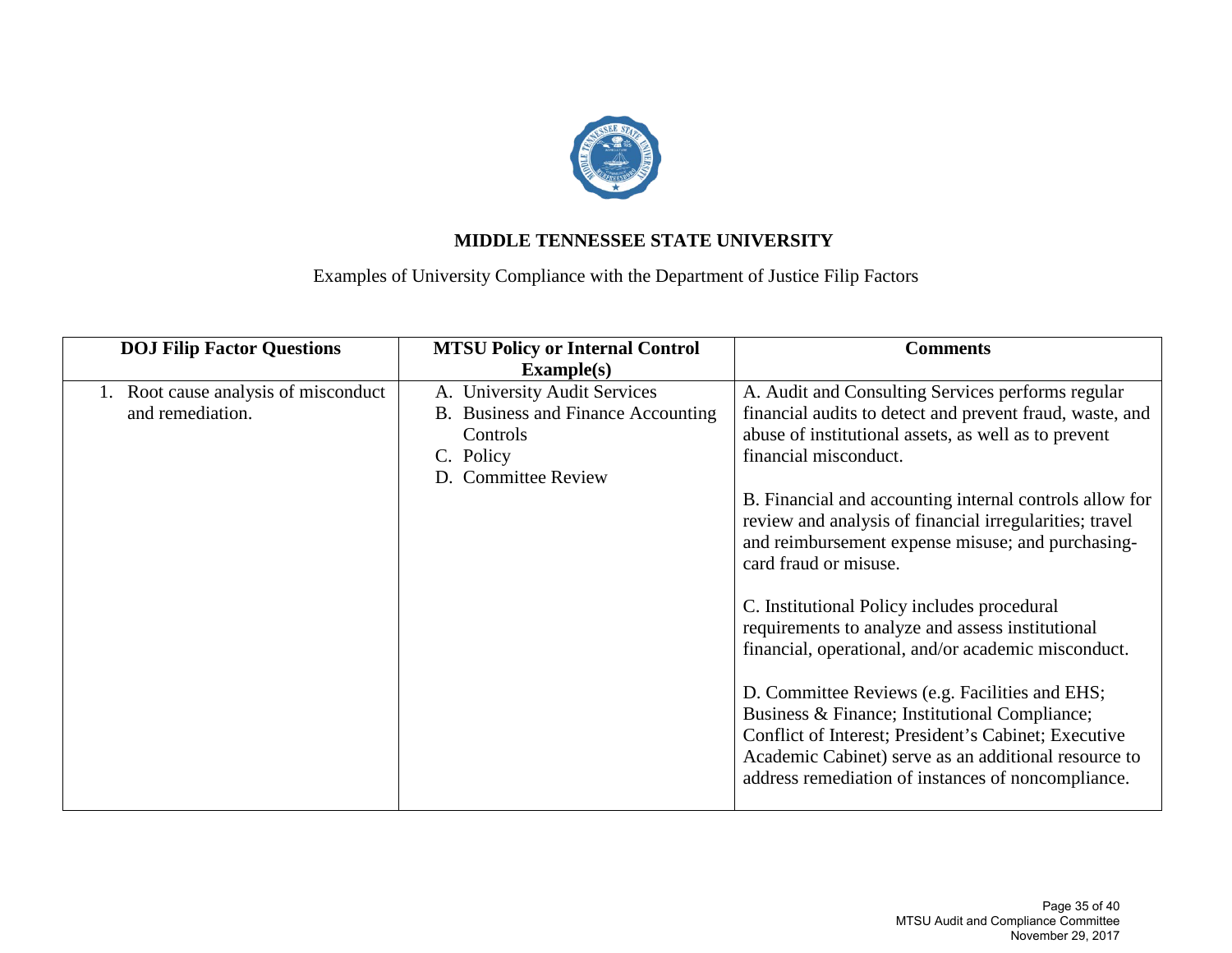| <b>DOJ Filip Factor Questions</b>                                                      | <b>MTSU Policy or Internal Control</b>                                                                                                                                  | <b>Comments</b>                                                                                                                                                                                                                                                                                                                                                                                                                                                                                                                                                                     |
|----------------------------------------------------------------------------------------|-------------------------------------------------------------------------------------------------------------------------------------------------------------------------|-------------------------------------------------------------------------------------------------------------------------------------------------------------------------------------------------------------------------------------------------------------------------------------------------------------------------------------------------------------------------------------------------------------------------------------------------------------------------------------------------------------------------------------------------------------------------------------|
|                                                                                        | Example(s)                                                                                                                                                              |                                                                                                                                                                                                                                                                                                                                                                                                                                                                                                                                                                                     |
| 2. Senior and middle management's<br>oversight and shared commitment<br>to compliance. | A. President's Cabinet<br>B. Financial Integrity and Risk<br>Management controls<br>C. Creation of the Office of<br><b>Compliance and Enterprise Risk</b><br>Management | A. The institution's shared commitment to compliance<br>begins from the top down. The President's Office<br>reiterates the necessity of management, staff, and<br>faculty commitment to compliance with MTSU's: (i)<br>academic mission; (ii) strategic goals; (iii) policies and<br>procedures; and (iv) community values.<br>B. The University's financial procedures and controls<br>contribute to the institution's financial and operational<br>integrity. Communication regarding the institution's<br>controls are shared at both senior and middle levels of<br>management. |
|                                                                                        |                                                                                                                                                                         | C. The Office of Compliance and Enterprise Risk<br>Management ("ERM") was created in January 2017<br>by senior management to support the University's risk<br>management and institutional compliance efforts and<br>activities.                                                                                                                                                                                                                                                                                                                                                    |
| 3. Autonomy of the compliance role<br>and resources provided for the<br>role.          | A. Office of the Vice President for<br>Business and Finance – Creation,<br>Funding, and Guidance                                                                        | A. The Assistant Vice President for Compliance and<br>ERM reports to, and was created by, the Vice<br>President for Business and Finance. The current<br>reporting structure provides for appropriate autonomy<br>of the compliance role, while ensuring institutional<br>support, resources, and senior management guidance<br>for the role.                                                                                                                                                                                                                                       |
| Design and implementation of<br>4.<br>policies and procedures.                         | A. University Counsel – Policy<br>Review System (Design) and State<br><b>Audit Findings (Implementation)</b>                                                            | A. The Office of University Counsel ("OUC")<br>coordinates the review, dissemination, and approval of<br>all institutional policies to ensure appropriate time for<br>comments by the entire campus community. Policy<br>implementation is evidenced by State audit results of<br>zero financial-related findings in recent years.                                                                                                                                                                                                                                                  |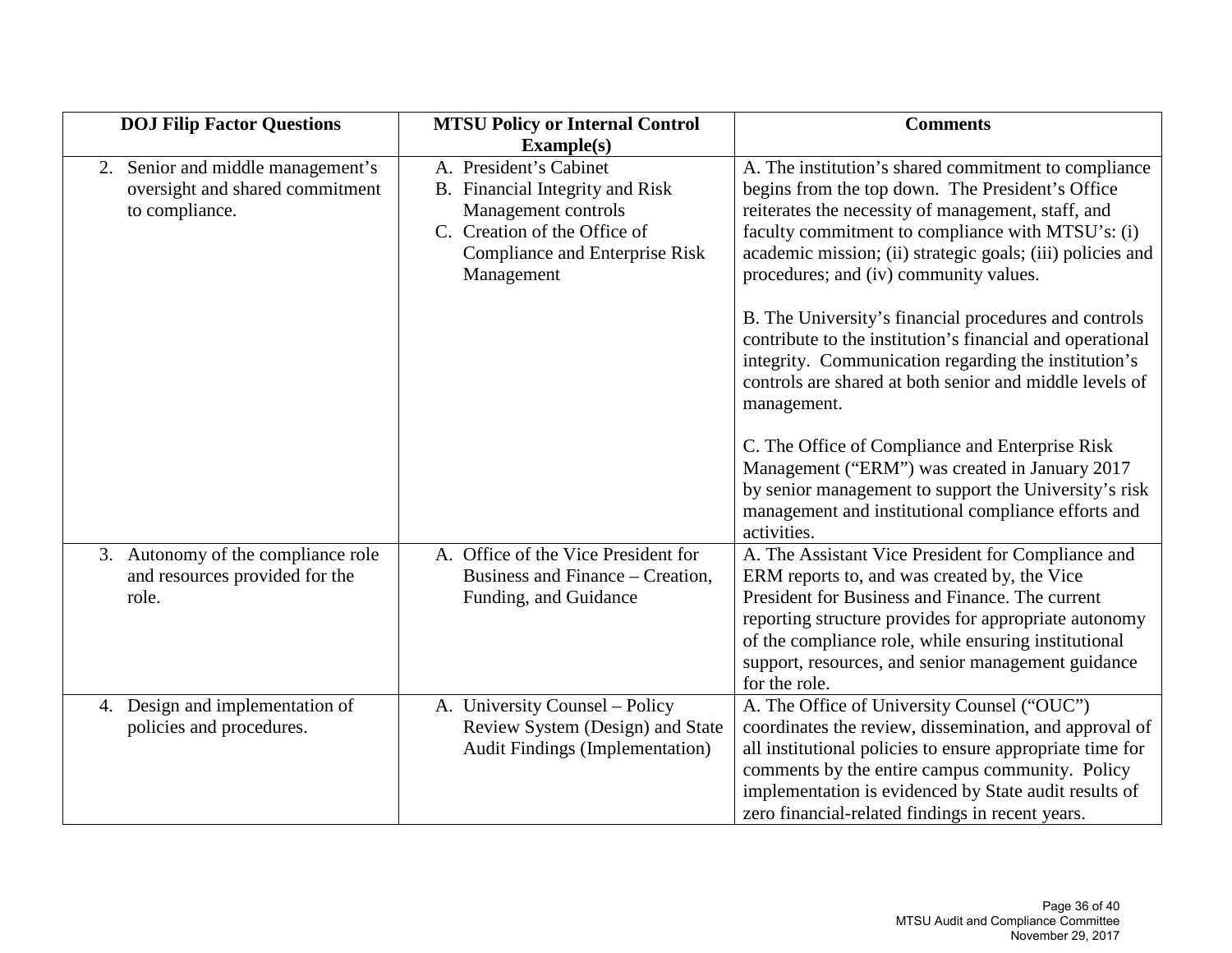| <b>DOJ Filip Factor Questions</b>                                           | <b>MTSU Policy or Internal Control</b>                                                                                                                                                                                                                      | <b>Comments</b>                                                                                                                                                                                                                                                                                                                                                                                                                                                                                                                                                                                                                                |
|-----------------------------------------------------------------------------|-------------------------------------------------------------------------------------------------------------------------------------------------------------------------------------------------------------------------------------------------------------|------------------------------------------------------------------------------------------------------------------------------------------------------------------------------------------------------------------------------------------------------------------------------------------------------------------------------------------------------------------------------------------------------------------------------------------------------------------------------------------------------------------------------------------------------------------------------------------------------------------------------------------------|
| 5. Operational integration of the<br>compliance policies and<br>procedures. | Example(s)<br>A. Finance and Accounting<br>Procedures                                                                                                                                                                                                       | A. Business and Finance policies are integrated into<br>all finance and accounting procedures as part of a<br>regular review process.                                                                                                                                                                                                                                                                                                                                                                                                                                                                                                          |
| 6. Risk management and assessment.                                          | A. Divisional risk assessment reviews<br>B. Annual risk assessment reporting –<br><b>Financial Integrity</b><br>C. Periodic risk assessment<br>consultative reporting (for Senior<br>management)                                                            | A. Each institutional division performs risk<br>assessments on a three-year cycle. The risk<br>assessment process requires management and staff<br>participation and review of internal controls for<br>effectiveness.<br>B. The University's annual risk assessment report to<br>the State of Tennessee's Finance and Administration<br>Division provides an assurance of the adequacy of<br>MTSU's overall internal system of controls.<br>C. The Office of Compliance and ERM provides a<br>Risk Assessment Consultative report to members of<br>senior management that includes both risk and<br>compliance ratings for operational areas. |
| Training, communication, and<br>7.<br>guidance availability.                | A. Office of Institutional Equity and<br>Compliance - Title IX, Title VI,<br>ADA, and Sexual Assault<br><b>Prevention Training</b><br>B. University Police – Campus<br>Safety<br>C. Office of Compliance and ERM<br>D. President's Office<br>Communications | A. The Office of Institutional Equity and Compliance<br>regularly provides training and campus<br>communications on Title IX, Title VI, ADA<br>compliance, and sexual assault prevention. Mandatory<br>training on Title IX, VI, and sexual assault are<br>required of all MTSU employees. The Athletics<br>Division receives additional, annual training on Title<br>IX.<br>B. The University Police Department disseminates<br>information to the campus community related to self-<br>defense training; theft-prevention tips; and safety<br>awareness.                                                                                     |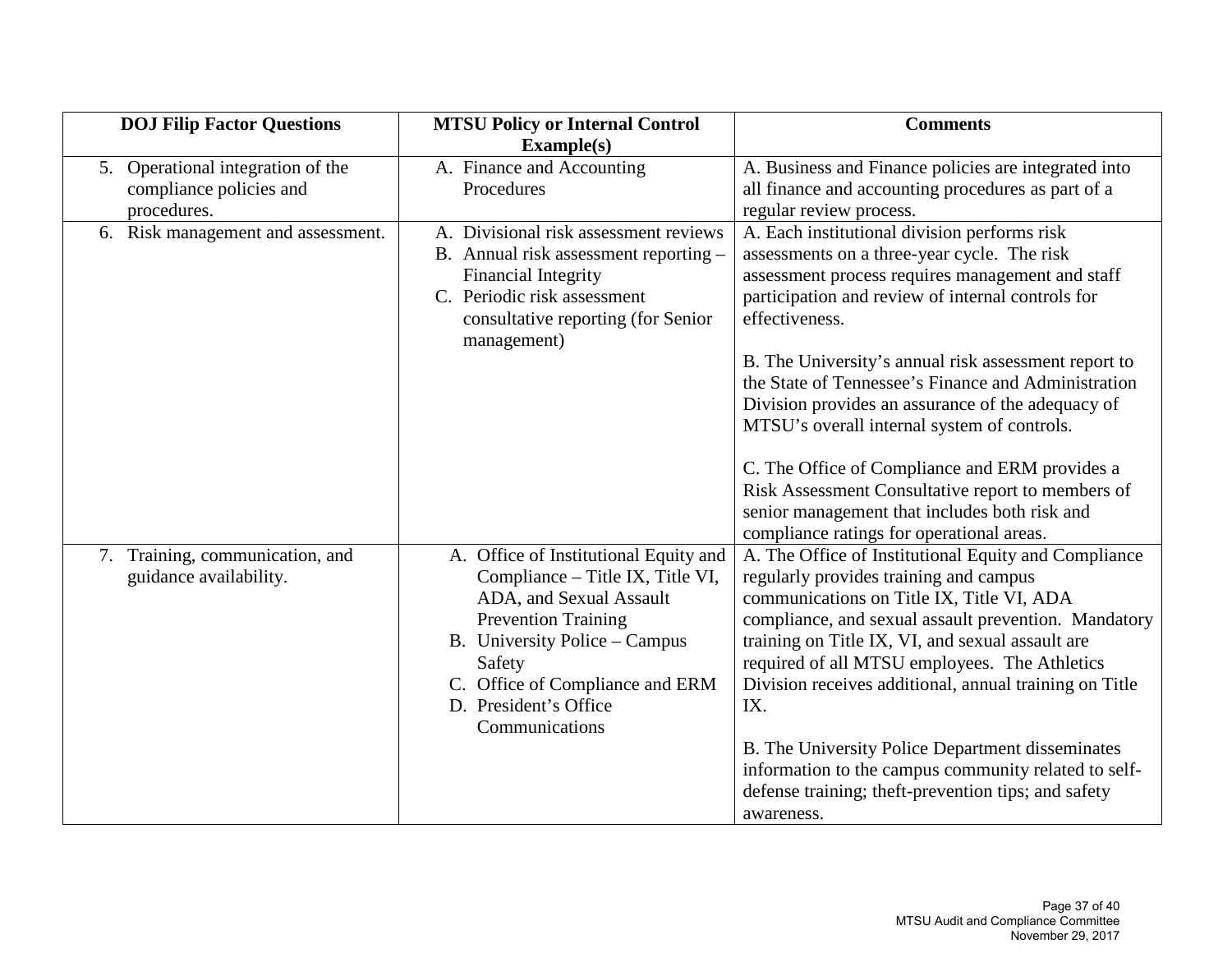| <b>DOJ Filip Factor Questions</b>                                     | <b>MTSU Policy or Internal Control</b><br>Example(s)                                                                                                                   | <b>Comments</b>                                                                                                                                                                                                                                                                                                                                                                                                                                                                                                                                                                                                                                                                                                                             |
|-----------------------------------------------------------------------|------------------------------------------------------------------------------------------------------------------------------------------------------------------------|---------------------------------------------------------------------------------------------------------------------------------------------------------------------------------------------------------------------------------------------------------------------------------------------------------------------------------------------------------------------------------------------------------------------------------------------------------------------------------------------------------------------------------------------------------------------------------------------------------------------------------------------------------------------------------------------------------------------------------------------|
| 7. Training, communication, and<br>guidance availability (continued). | B. University Police - Campus Safety<br>C. Office of Compliance and ERM<br>D. President's Office<br>Communications                                                     | B. The University Police management team also<br>provides a weekly summary of policy activities for<br>senior management team members.<br>C. The Office of Compliance and ERM provides<br>monthly compliance tips and information to the<br>institution, and serves as a resource regarding new<br>regulations and questions on institutional compliance<br>and risk management controls.<br>D. The President's Office provides communications to<br>the campus community and leadership team on<br>milestones regarding institutional accreditation; capital<br>projects approvals; new academic programs;<br>academic, employment, and athletics partnerships;<br>enrollment statistics; and a reiteration of MTSU's<br>community values. |
| 8. Reporting and investigation.                                       | A. Audit and Consulting Services<br>B. Finance and Accounting Services<br>C. Student Academic Misconduct and<br><b>Faculty Affairs</b><br>D. Risk Management Reporting | A. Audit and Consulting Services is the primary Unit<br>regarding internal investigations of fraud, waste, and<br>abuse of financial and other institutional assets.<br>B. The policies, accounting controls, and review<br>process within the Business and Finance Division's<br>Finance and Accounting Department provide<br>appropriate reporting and review of financial<br>transactions to detect and prevent misappropriation<br>and abuse of State funds.                                                                                                                                                                                                                                                                            |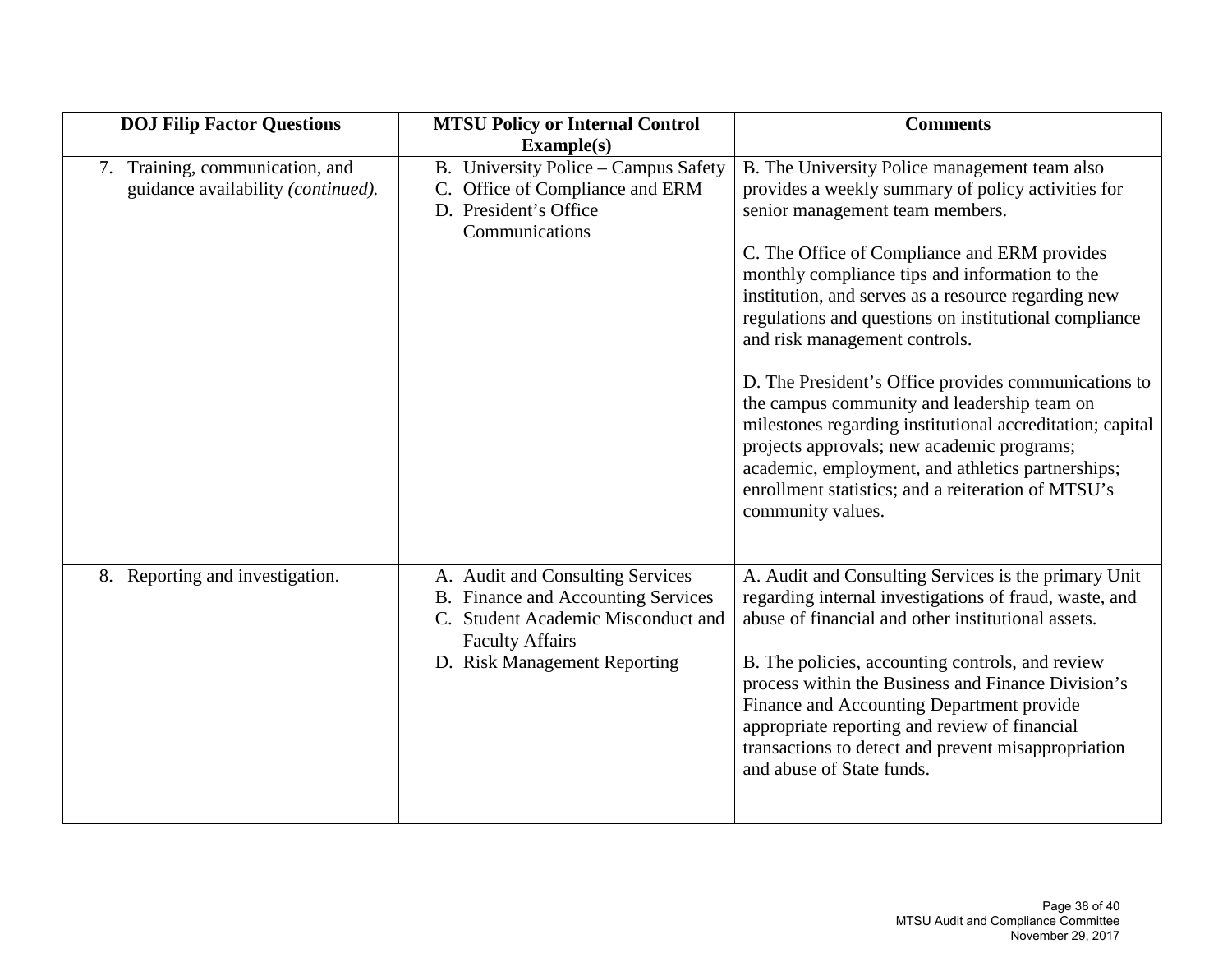| <b>DOJ Filip Factor Questions</b>                                                  | <b>MTSU Policy or Internal Control</b><br>Example(s)                                                    | <b>Comments</b>                                                                                                                                                                                                                                                                                                                                                                                                                                         |
|------------------------------------------------------------------------------------|---------------------------------------------------------------------------------------------------------|---------------------------------------------------------------------------------------------------------------------------------------------------------------------------------------------------------------------------------------------------------------------------------------------------------------------------------------------------------------------------------------------------------------------------------------------------------|
| Reporting and investigation<br>8.<br>(continued).                                  | C. Student Academic Misconduct and<br><b>Faculty Affairs</b><br>D. Risk Assessment Process              | C. The Office of the Vice Provost for Faculty Affairs<br>includes investigations related to student academic<br>misconduct.                                                                                                                                                                                                                                                                                                                             |
|                                                                                    |                                                                                                         | D. The annual risk assessment process allows each<br>division and department to assess risk controls and to<br>identify emerging and residual risks.                                                                                                                                                                                                                                                                                                    |
| Incentive and disciplinary<br>9.<br>measures.                                      | A. Performance Evaluation Process<br>B. Communication and Training                                      | A. The employee, performance evaluation process<br>allows management members to provide feedback,<br>incentives, and/or disciplinary measures related to<br>work performance and adherence with institutional<br>policies and procedures.<br>B. MTSU provides systematic communication and<br>training regarding the enforcement of policies, campus<br>community behavior, and procedures, and provides<br>appropriate consequences for noncompliance. |
| 10. Continuous improvement, periodic<br>testing, and review of high-risk<br>areas. | A. Annual risk management review<br>process.<br><b>B.</b> Financial Control System<br>C. Internal Audit | $A - C$ . The institution's annual risk assessment<br>process, internal system of financial controls, and<br>internal audit functions provide review of financial<br>and operational high-risk areas, as well as the<br>opportunity for continuous review and improvement<br>of MTSU procedures and policies.                                                                                                                                           |